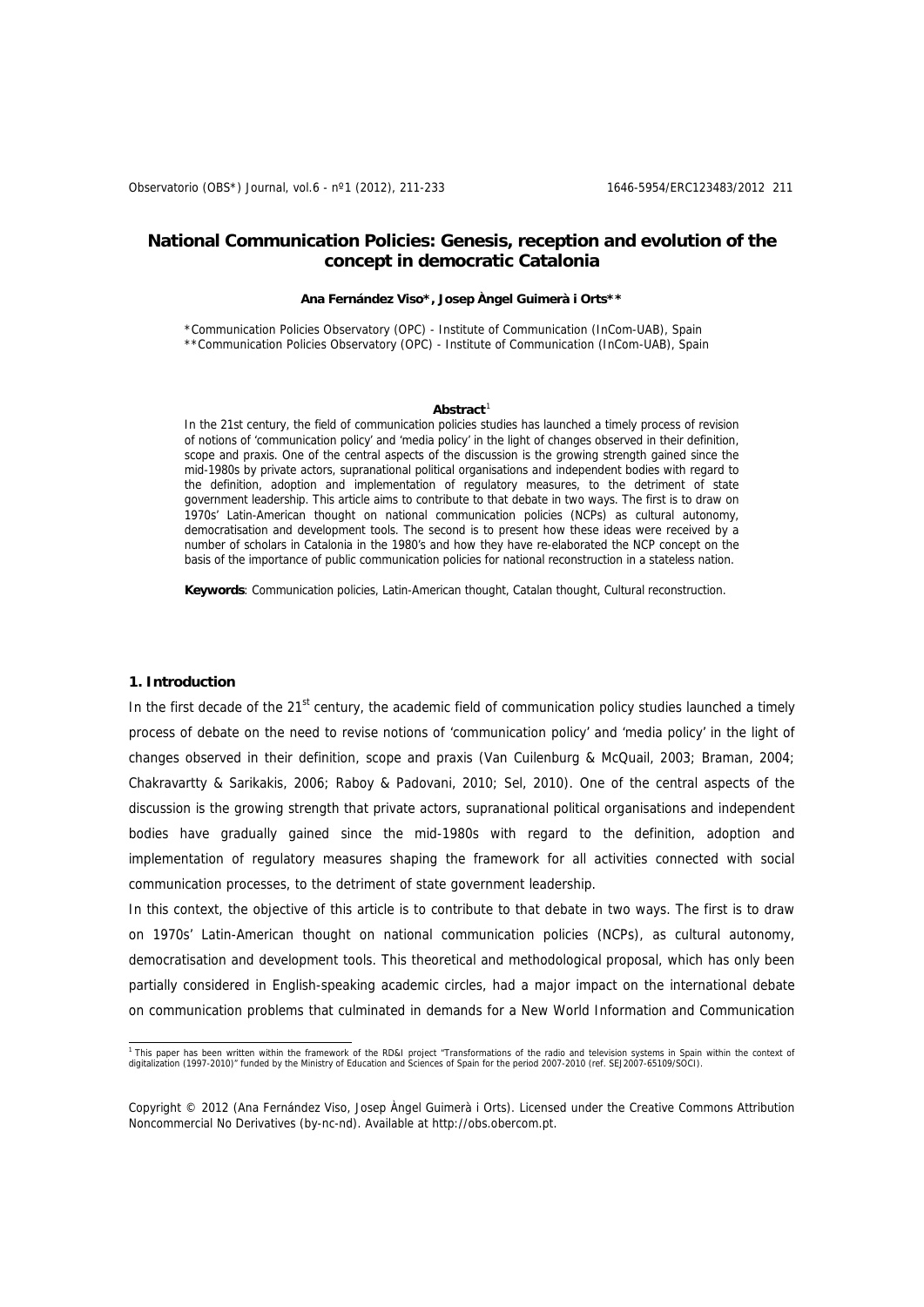Order (NWICO) (MacBride, 1988). In the context of Spain's democratic transition, these approaches inspired a particular NCP theory to be formulated in Catalonia. Thus, by studying the specific case of Catalonia, the second way of enriching the mentioned ongoing academic debate is to present how these ideas were received and how the NCP concept was re-elaborated in a stateless nation that nevertheless has considerable powers of self-government and, above all, has its own deep-rooted culture and a profound sense of national identity.

In the 1980s, in the context of the restoration of democracy after four decades of hyper-centralist dictatorship, a number of scholars in Catalonia theorised about the importance of public communication policies for national reconstruction. Consequently, the intention here is to bring to the discussion the experience of proposing and promoting non-state NCPs that would have to be implemented by sub-state public authorities, the objectives of which often clashed – and still do – with those of their state government's. It is a case that has not always been taken into account in international forums (Gifreu, 2005; Moragas, 2008, personal interview, July 9, 2010). In this regard, the paper takes an interpretative approach. It attempts to identify the key elements of the Catalan proposal and to contextualise the emergence and further development of such a proposal. It aims, therefore, to describe and explain a phenomenon little studied and barely known outside of Catalonia.

This approach to the Catalan concept of NCPs is necessary and pertinent, not only because of the current international process of theoretical revision, but also because of the profound changes that Catalonia has experienced in relation to the cultural, economic, social and political circumstances that provided the backdrop for the concept's reception and re-elaboration in the now-distant 1980s. In fact, there have been several attempts since 2007 to reintroduce reflection on the notion of communication policies, as well as on the concept of espai català de comunicació ('Catalan communication space'), the central element of Catalan theory in this field, with the aim of renewing a discourse originally arising in a context that was radically different from the one existing in the 2000s (Gifreu & Tresserras, 2007; Gifreu, 2009; Tresserras, personal interview, September 2, 2010).

The article is based on earlier research undertaken by its authors in the 2000s on communication policies in Catalonia, communication for development and social change, and Latin-American and Catalan communication thought. In addition, it has been done a documentary analysis of more than 150 reference works for the purposes of this article<sup>[2](#page-1-0)</sup>, including major Latin-American contributions to NCP theory, key documents on the debate that UNESCO promoted in the 1970s on this concept and the NWICO, and the complete works of the authors forming part of this current of research in Catalonia – worthy of particular

<span id="page-1-0"></span><sup>&</sup>lt;sup>2</sup> This article is one of the first outcomes of a wider research project on international and Catalan reflection on the concept of (national) communication policies.<br>For reasons of space, not all of the reference works co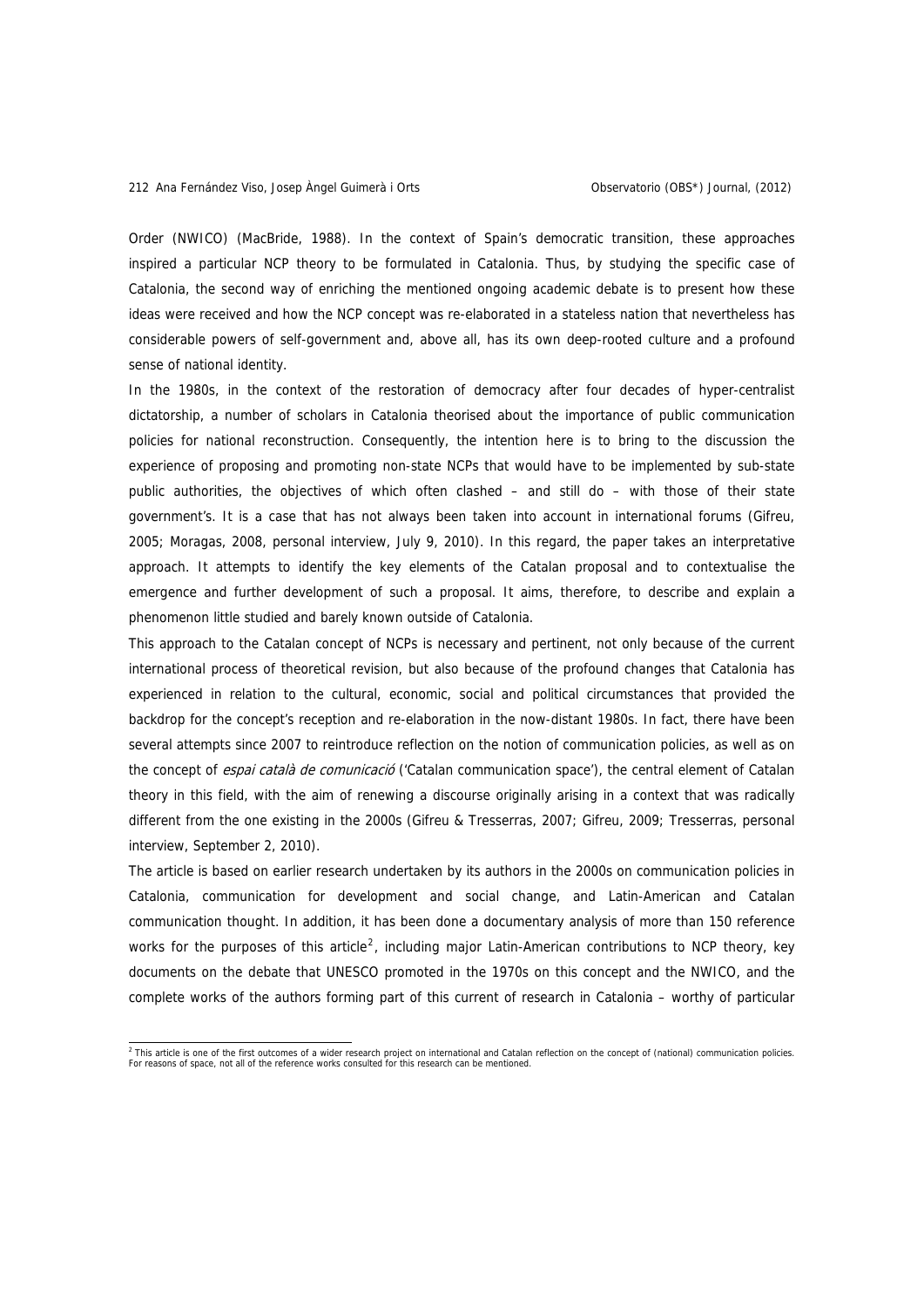note is the work by Miquel de Moragas and, above all, by Josep Gifreu, both of whom are considered to be the main points of reference (Corominas, 1997; Jones, 1998).

In line with the interpretative approach of the article, documentary analysis was complemented with three semi-structured in-depth interviews. Firstly, interviews were conducted with the two lead authors of this line of research in Catalonia, Miquel de Moragas and Josep Gifreu, who, in the 1980s, introduced and disseminated the Latin-American concept of NCPs in Catalonia and put forward a Catalan re-elaboration of it. Secondly, a third interview was held with the Government of Catalonia's Minister for Culture and the Media in the 2006-2010 legislature, Joan Manuel Tresserras. A former university lecturer, he has contributed from this political position some elements pointing towards a renewal of the Catalan NCP concept. These interviews have enabled a deeper understanding of the process of elaboration and discussion of the Catalan NCP proposal, and the collection of important contextual elements for its correct interpretation.

The article is divided into three major sections. The first section summarises the most noteworthy contributions made by the Latin-American school of communication to the emergency of the NCP concept in the 1970s, as well as the international projection of this proposal in the NWICO debate. Greater emphasis has been placed on ideas that were subsequently revisited in Catalonia. The second section describes how the concept reached Catalonia in the 1980s and how it was reformulated by academia to meet the specific communication problems, needs and circumstances of transitional Catalonia. Finally, the third section examines the evolution of academic Catalan thought on communication policies in subsequent decades, marked by globalisation, the spread of new information and communication technologies (ICT), and the gradual strengthening of political decentralisation in Spain.

# **2. Latin-American genesis of the NCP concept and its international projection in the NWICO debate**

While the adoption of fragmentary, partial and contextual political measures accompanied the emergence and gradual expansion of mass media from the mid-19<sup>th</sup> century, it was not until the 1960s that the concept of NCPs was formulated as a framework for analysing, planning and globally regulating national communication systems. It was based on the hypothesis that social communication is not limited to traditional media and their content; thus, the communication system would also include telecommunication systems, information technology, advertising, news flows, the publishing sector, journalistic work and training, communication research, interpersonal and institutional communication processes, and the whole legal infrastructure regulating communication activities (Schenkel, 1981, p.16).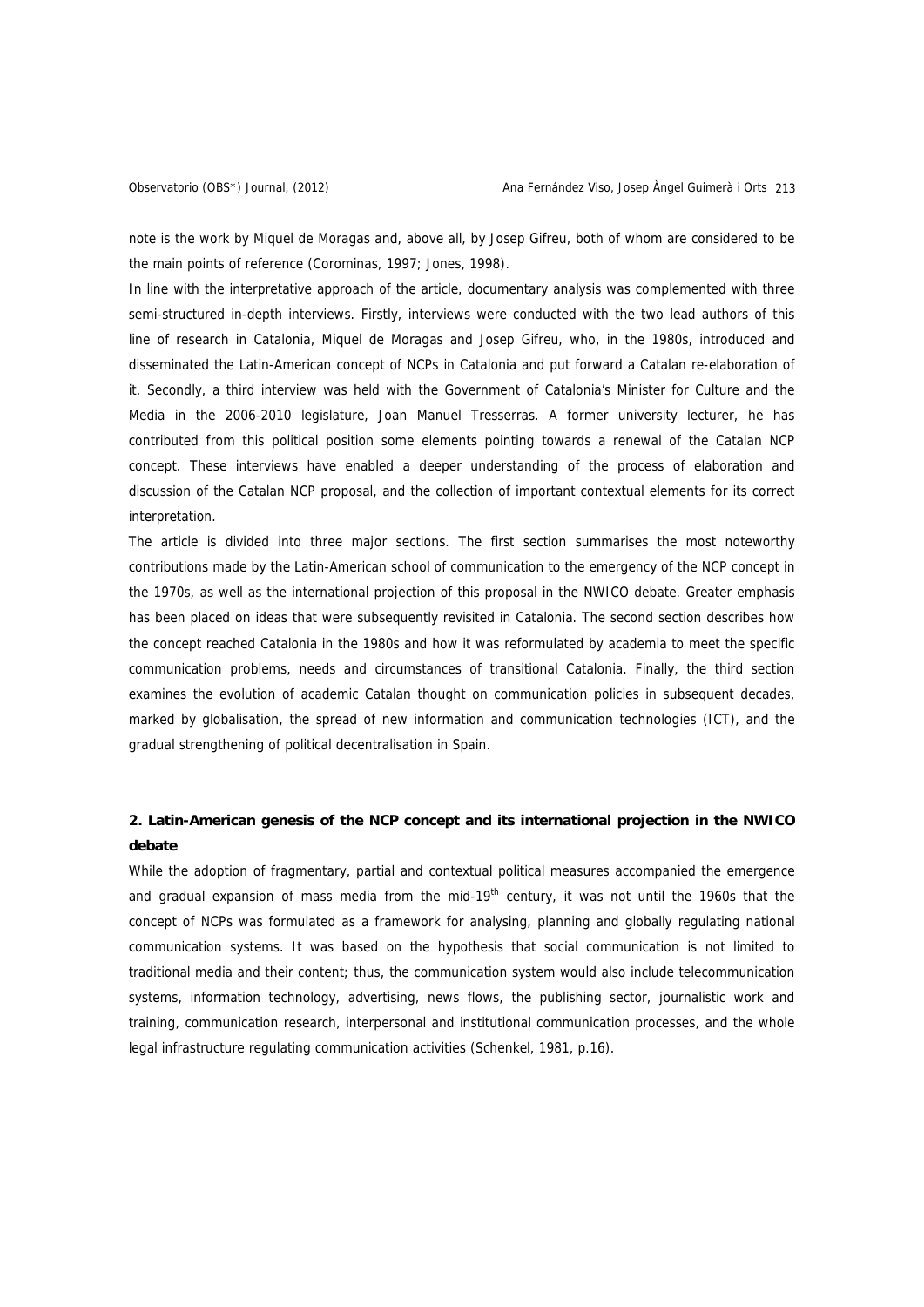Conceived originally in the field of studies of communication for development (Fernández Viso, 2008), this regulatory theoretical proposal emerged from the critical assessment of commercial media's and mass culture's contributions to the progress of societies of what, at that time, was called the Third World (Pasquali, 1964, 1967, 1978; Díaz Rangel, 1967; Beltrán, 1973). Backed by UNESCO, the NCP project was presented in the 1970s as a tool of cultural autonomy, democratisation and development for developing societies (Beltrán, 2005; Capriles, 1989; Fuentes Navarro, 1991; Gifreu, 1986a; Lee, 1976).

### **2.1. Background to and conceptual construction of NCPs**

During the First United Nations (UN) Development Decade (1960-1970), UNESCO supported the formulation of national culture and education policies as components of nations' development and modernisation strategies. For its part, the UN General Assembly promoted the adoption of national programmes to strengthen the capacity of mass media in less developed countries, in keeping with the doctrine advocating the free flow of information, as well as with diffusionist and modernising theories on the role of the media as, at one and the same time, indicators and inducers of development (Lerner, 1958; Rogers, 1962; Schramm, 1964).

The design and implementation of these specific interventions on communication systems required a national planning endeavour that authors such as Pye (1969), de Sola Pool (1969) and Schramm (1964) did not hesitate to describe as political. Faced with the quantitative emphasis of this proposal, the precursory views of the Venezuelan Antonio Pasquali (1964, 1967) marked the start of the denunciation of the 'underdeveloping' effects, in Latin-American societies, caused by the purely commercial orientation of hypertrophied private media systems. He demanded the state's regulatory intervention in order to ensure the effective contribution of culture and mass communication to the progress of nations (Gifreu, 1986a, p.124).

The disappointing results of these early development strategies led UNESCO to instigate a critical review of existing research on the nature and role of communication in society. The debate commenced in 1969 with a meeting of experts in Montreal. Among other recommendations, it pointed to a pressing need to reflect on new objectives for mass communication systems, which could serve as guidelines for policy-makers (UNESCO, 1969). A year later, the UNESCO General Conference authorised its Director-General "to help Member States in the formulation of their mass-communication policies" (UNESCO, 1971, p. 59).

The definition, scope and specific ways of putting NCPs into practice required a series of UNESCO-backed international meetings of experts in communication throughout the 1970s. Due to their importance, worthy of note are the meetings held in 1972 (Paris), 1974 (Bogotá) and 1976 (San José de Costa Rica), and to a lesser extent, the conferences held in 1979 in Kuala Lumpur and 1980 in Yaoundé, where the role played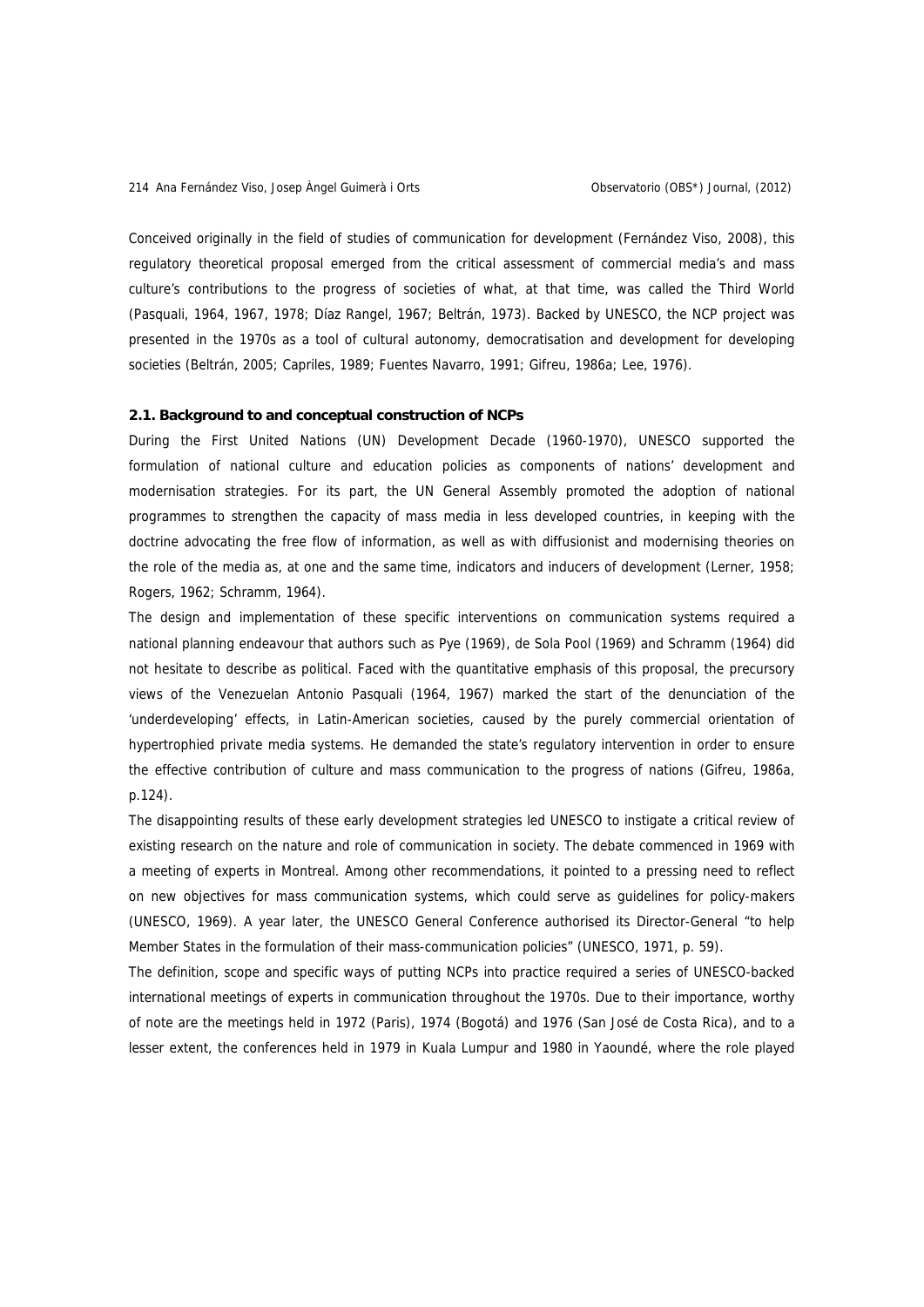by NCPs as instruments of decolonisation was highlighted. In this conceptual construction process, Latin America became the most prolific intellectual community in terms of elements of analysis that it contributed to the discussion. Firstly, because of its pioneering application of the thesis of cultural imperialism and dependency to the study of social communication, showing that in the media systems of less developed countries, the invisible hand of the market does not work in favour of development, democratisation or social change, but rather for maintaining the status quo (Beltrán, 1973; White, 1989). Secondly, because it was the scenario for early legislative initiatives (Chile, Mexico, Peru and Venezuela) inspired on the NCP project's underlying philosophy of public service and democratisation of communications (Beltrán, 1976; Capriles, 1989; Fox, 1989a; Tello, 1989).

From the first meeting of experts in Paris in 1972 came an initial conceptual framework for communication policies, "sets of principles and norms established to guide the behaviour of communication systems" (UNESCO, 1972, p. 8), and several suggestions for their planning and implementation. Among the latter, worthy of note is the proposal to create Communication Policy Councils, in which all of the sector's actors would take part in order to decide on and coordinate NCPs. A more comprehensive definition of the concept – generating wide acceptance – was put forward by Luis Ramiro Beltrán at the meeting of Latin-American experts held in Bogotá in 1974: "an integrated, explicit and durable set of partial policies organised into a consistent body of behavioural principles and norms for a country's communication activities or processes" (UNESCO, 1973, p. 5). There was an insistence on the fact that communication policies should be linked to regional and national development policies<sup>[3](#page-4-0)</sup>, hence the importance of the state in their formulation and promotion.

Regarding the scope of NCPs, it was specified that they should embrace all aspects of a social communication system, including the economic, cultural and technical infrastructure, messages content, the recipients' rights to express themselves, to inform and to be informed, and political communication processes. This focus required that empirical research activities had to be undertaken constantly and that participatory decision-making bodies had to assess and coordinate the policies. Finally, a further objective was added to the goals of NCPs: the preservation of national culture and sub-cultures (UNESCO, 1974: 9).

The Final Declaration of the Intergovernmental Conference on Communication Policies in Latin America and the Caribbean, held in San José de Costa Rica in 1976, furthered the previous conclusions and linked discussion on the reform of national communication systems to demands headed by the movement of Non-Aligned Countries for a new international economic, information and communication order. Throughout the 1970s, the paradigm of cultural imperialism gained strength in relation to thought on NCPs (Gerbner, 1977; Mayobre, 1978; Reyes Matta, 1977; Roncagliolo, 1985; Schiller, 1975).

<span id="page-4-0"></span> 3 In the final document of the meeting, the concept of development is understood as being linked to social change and people's participation (UNESCO, 1974, p. 7).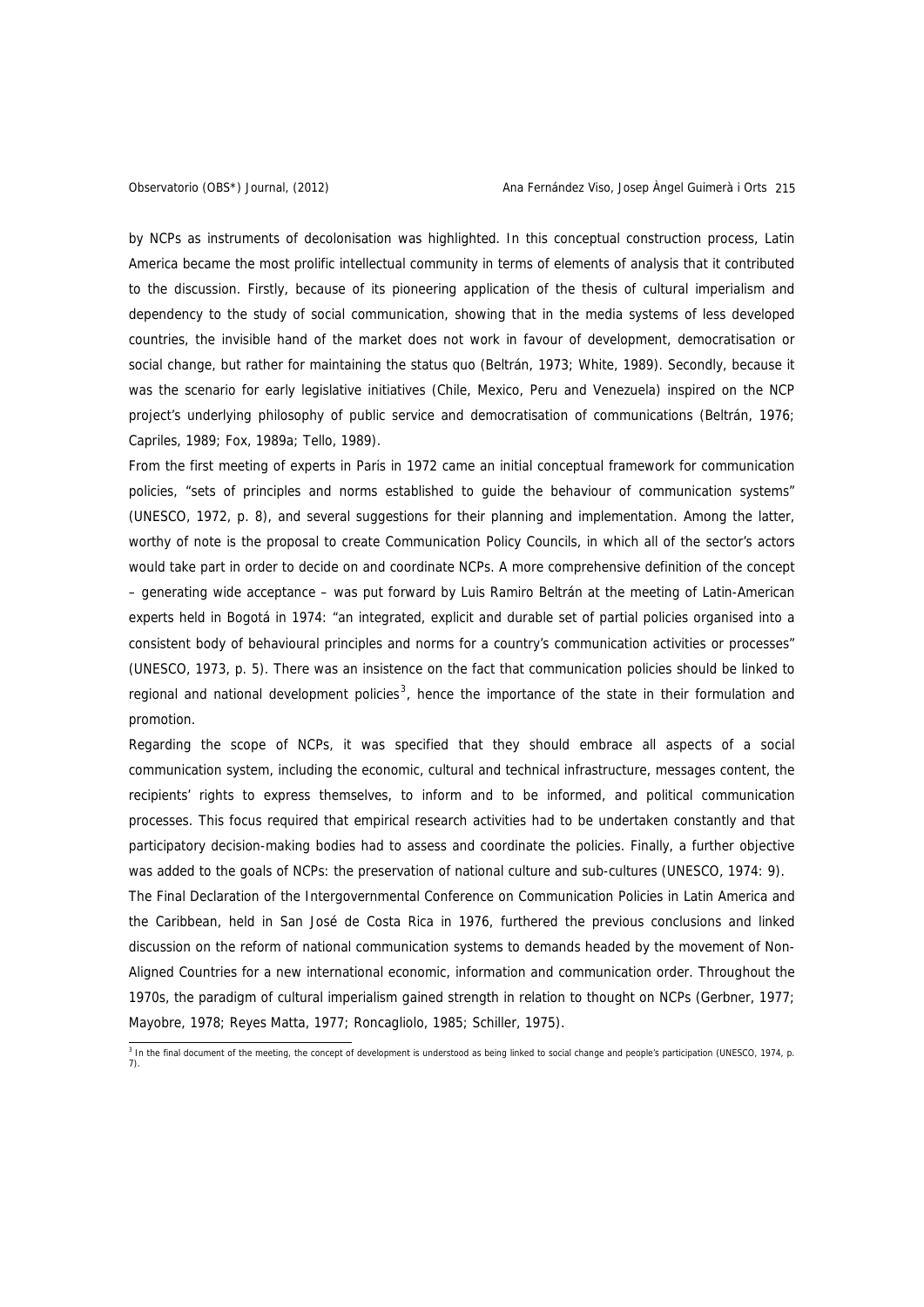Among the specific measures put to UNESCO and its Member States by that document, the following are worthy of note: to adopt policies that foster the emergence of more balanced communication relations, both nationally and internationally; to set up regional and national news agencies; to promote national film industries; to ensure every citizen's right to access and participate in social communication; to develop public media systems; to create new communication services and infrastructures; to ensure and protect freedom of opinion, expression, communication and information; to include communication in development planning; to form national NCP councils and regional coordination mechanisms for them; to allocate public resources to research on social communication; to increase the regional exchange of self-produced content; and to define a clear policy on the use of satellite communication systems (UNESCO, 1976, p. 25-45).

Strong opposition from the bloc formed by private media (national and international), advertising agencies and major advertisers, not only to any attempt to regulate the sector but also to the growth of public media, thwarted the implementation of most of those recommendations and of NCPs in Latin-American countries (Capriles, 1979; Quirós & Segovia, 1996)<sup>[4](#page-5-0)</sup>. Part of the failure is also attributed to the time of the meeting, when authoritarian governments sprang up throughout the region (Fox, 1989b), and to the absence of a support base among political parties and civil society (Muraro, 1989; Pasquali, 1992).

#### **2.2. Incorporation of the NCP proposal into the NWICO debate**

The discussion on NCPs regained in importance in the context of the work undertaken by the International Commission for the Study of Communication Problems, set up in 1977 by UNESCO. The Commission's final report corroborated the global dimension of communication problems denounced in Latin America and documented the imbalances of international flows of information and culture (MacBride, 1988). It confirmed the idea that the free circulation of information defended by the sector's companies and by some Western governments was, in reality, a one-way flow that, moreover, represented a threat to cultural identities and national development projects of the Third World.

The MacBride Report also suggested strategies to resolve the problems that identified. Among these was the regulation of communication networks and international information exchanges in order to establish a New World Information and Communication Order (NWICO), a prerequisite for the New International Economic Order (NIEO) (1988, p. 79). NCPs constituted yet another tool for change, which, in this case, would be at the service of every state's cultural autonomy and development objectives and policies (1988, p. 3[5](#page-5-1)1). The MacBride Report recommendations were never put into practice either<sup>5</sup>.

<span id="page-5-0"></span> 4 Of all the measures proposed, the creation of a Latin-American news service (ALASEI) and an intergovernmental information service (ASIN) were the only ones implemented.<br><sup>5</sup> Its proposal for the decolonisation of information and culture was something that certain national and international press bodies were not prepared to accept;

<span id="page-5-1"></span>nor were the governments of the United States and of Great Britain which, in view of the failure of their lobbying, chose to leave UNESCO in the mid-1980s, dealing a fatal blow to the NWICO and a very harsh one, albeit not fatal, to the UN cultural agency. Great Britain returned to UNESCO in 1997, as did the United States in 2003.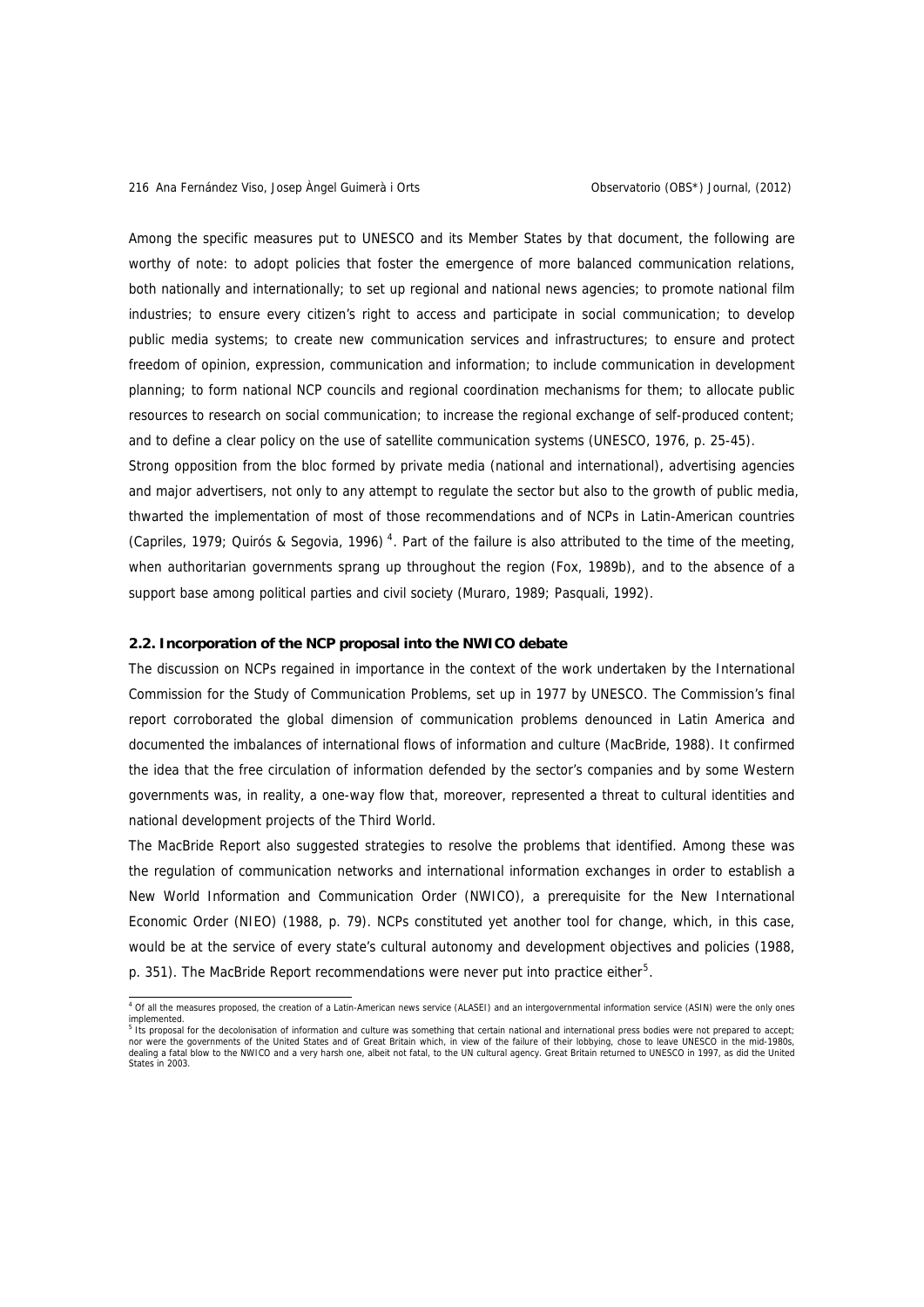With the NCP debate being absorbed by the NWICO debate (to such an extent that one was practically mistaken for the other), the theoretical maturation of its initial proposal was cut short. Certain issues were avoided, such as the pressing need for the democratisation of communication processes, flows and systems within each country (Capriles, 1979, p. 123); the risk of state instrumentalisation of NCPs for authoritarian purposes (Motta & Silva, 1982); the lack of recognition of cultural and social diversity shaping 'national identity' (Martín Barbero, 2001, pp. 72-3); or how small-scale, anti-establishment, decentralising selfmanaged initiatives could fit into the macro-planning of the state (Bustamante, 1985, pp. 133-5). In the end, the change of perspective led to a reduction in the communication inequalities and problems taken into account, resulting in focusing on the control and manipulation of information by dominant centres, thus bypassing the importance of cultural processes (Capriles, 1979, p. 123). These concerns, however, have reoriented Latin-American reflection on communication policies in recent decades.

## **3. The concept's reception and re-elaboration in autonomous Catalonia**

The debate raised by UNESCO on NCPs and the NWICO was followed with great interest in Catalan academic circles from the second half of the 1970s. It was particularly followed by a specific group of lecturers in what, at that time, was called the Department of Communication Theory at the Autonomous University of Barcelona (UAB) (Gifreu, personal interview, September 9, 2010; Moragas, personal interview, July 9, 2010; Guimerà i Orts, 2002). [6](#page-6-0)

#### **3.1. Historical context of the NCP concept's reception in Catalonia**

According to Josep Gifreu (2005, p. 79), there are two main explanations for the interest aroused by the NCP concept. First, in the late 1970s, a new historic opportunity was opening up for the national reconstruction of Catalonia, and specifically for the recovery of the Catalan language and culture, in the context of Spain's transition towards democracy, after four decades of hyper-centralist dictatorship. Second, there was a certain sensitivity in professional and academic circles towards the central role of information and the mass media in processes of cultural and national assertion in the new information society.

In fact, in Catalonia in the late 1970s and early 1980s, there was broad social consensus on the need to reconstruct the nation and to recover its language and culture, as well as to articulate its own democratic media system (radio and television above all) to help it overcome the consequences of cultural persecution under Francoism. Account should be taken of the fact that one of the very first decisions that the Francoist regime took after occupying Catalonia was to dismantle the whole Catalan-language and/or democratic

<span id="page-6-0"></span><sup>&</sup>lt;sup>6</sup> The UAB Faculty of Communication Sciences was, at that time, the only university centre offering communication studies in Catalonia.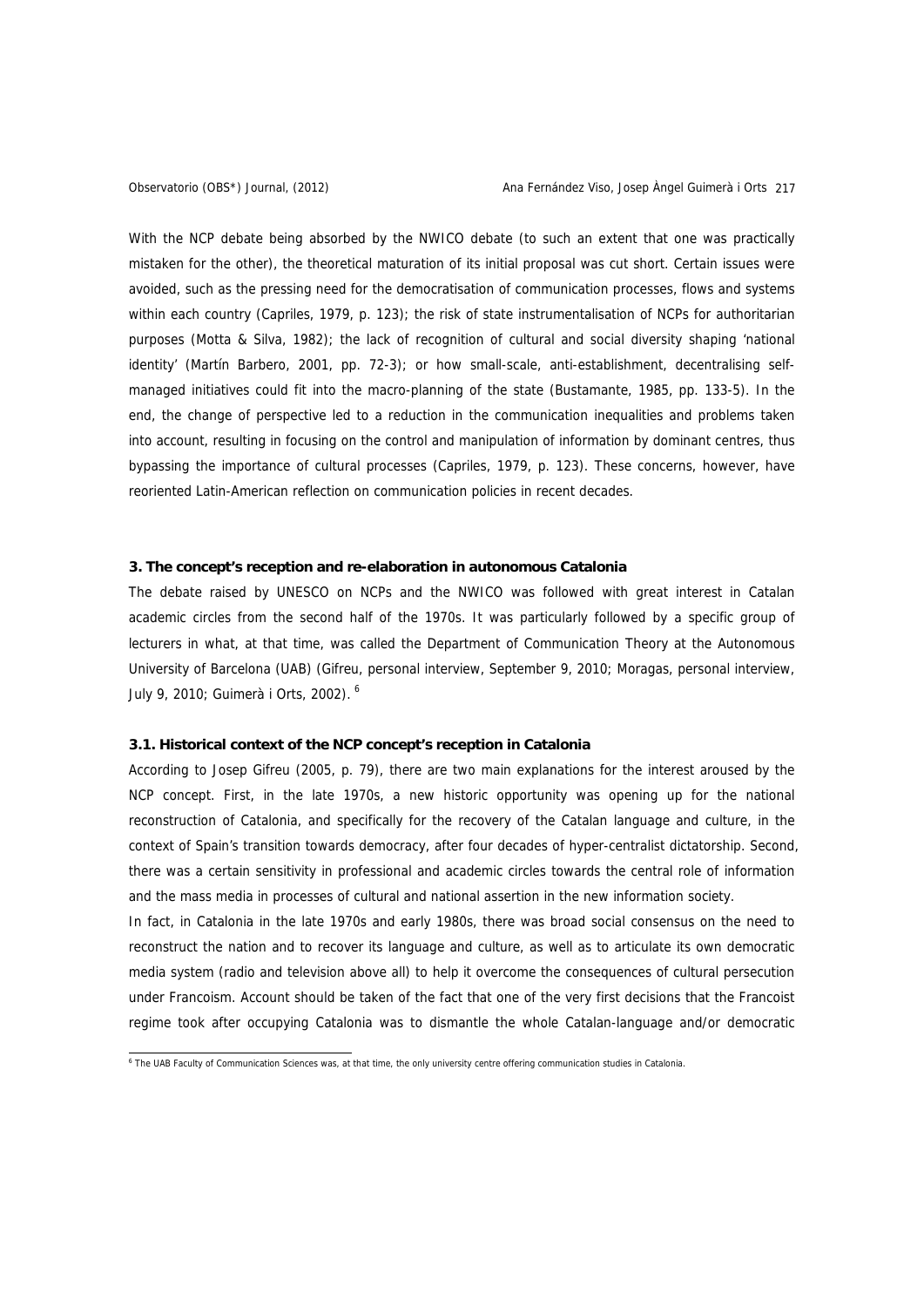media apparatus and replace it with a highly centralised Spanish-language one that was loyal to the new fascist state (Congrés de Cultura Catalana [CCC], 1978, pp. 69-70 and 128-9; Gifreu, 1983, p. 8).

In this context, a group of UAB researchers, led by Miquel de Moragas and Josep Gifreu, began to reflect on and research into the situation and role of the media in autonomous Catalonia. Their intention was to develop a research plan that would provide data, guidance and action programmes for the restored Government of Catalonia  $<sup>7</sup>$  $<sup>7</sup>$  $<sup>7</sup>$ . They considered that research should play a key role in the diagnosis and</sup> correction of communication dependencies, and also in the theoretical underpinning of policies that needed to be applied (Moragas, 1983, p. xii; Gifreu, 1986c). As Moragas asserted, the objective was 'to know in order to act' (1982, p. 16).

#### **3.2. Influence of Latin-American theses and of the MacBride Report**

In 1982, appealing to the international debate led by UNESCO, Miquel de Moragas denounced the situation of dependence that Catalonia was experiencing in relation to the Spanish State, and called for the opportunity to formulate and implement corrective communication policies (1982, p. 16). At that time, a key element emerged: Josep Gifreu's doctoral thesis, which had been supervised by Moragas. In the preface, the latter asserted that this was a project for the construction of the theoretical foundations of a National Communication Policy for autonomous Catalonia (1983, p. xii).

In his thesis, which was based on extensive field work, Gifreu presented, for the very first time, a well elaborated articulation between the precepts proposed in Latin America and by UNESCO, and those considered in Catalonia, on the role of the media in national reconstruction. This author (1983, p. 10) pointed out that the international debate on the circulation of information and, more specifically, the debate on communication policies was of particular interest to Catalonia because, in the framework of the Catalonia's Statute of Autonomy, it raised the need for a policy and plan for national recovery that had to include a determined, decisive action policy in the field of communication and information, which had become increasingly vital to safeguard Catalonia's own language and culture. He analysed the state of the media system in Catalonia between 1970 and 1980, and concluded by describing it as centralised, minimally 'Catalanised' and hardly democratic. On that basis, and under the revealing title 'Por una estrategia contra la dependencia' ('For a strategy against dependency'), he proposed six lines of action to correct the shortcomings and to meet the communication needs of democratic Catalonia. In his thesis,

<span id="page-7-0"></span><sup>&</sup>lt;sup>7</sup> The Government of Catalonia (*Generalitat de Catalunya* in Catalan) is the institution under which the autonomous community of Catalonia is organised. It stems from a mediaeval institution set up in the 13<sup>th</sup> century and abolished in the 18<sup>th</sup> century as a consequence of a dynastic war won by the House of Bourbon. The<br>Government of Catalonia was restored and given its modern po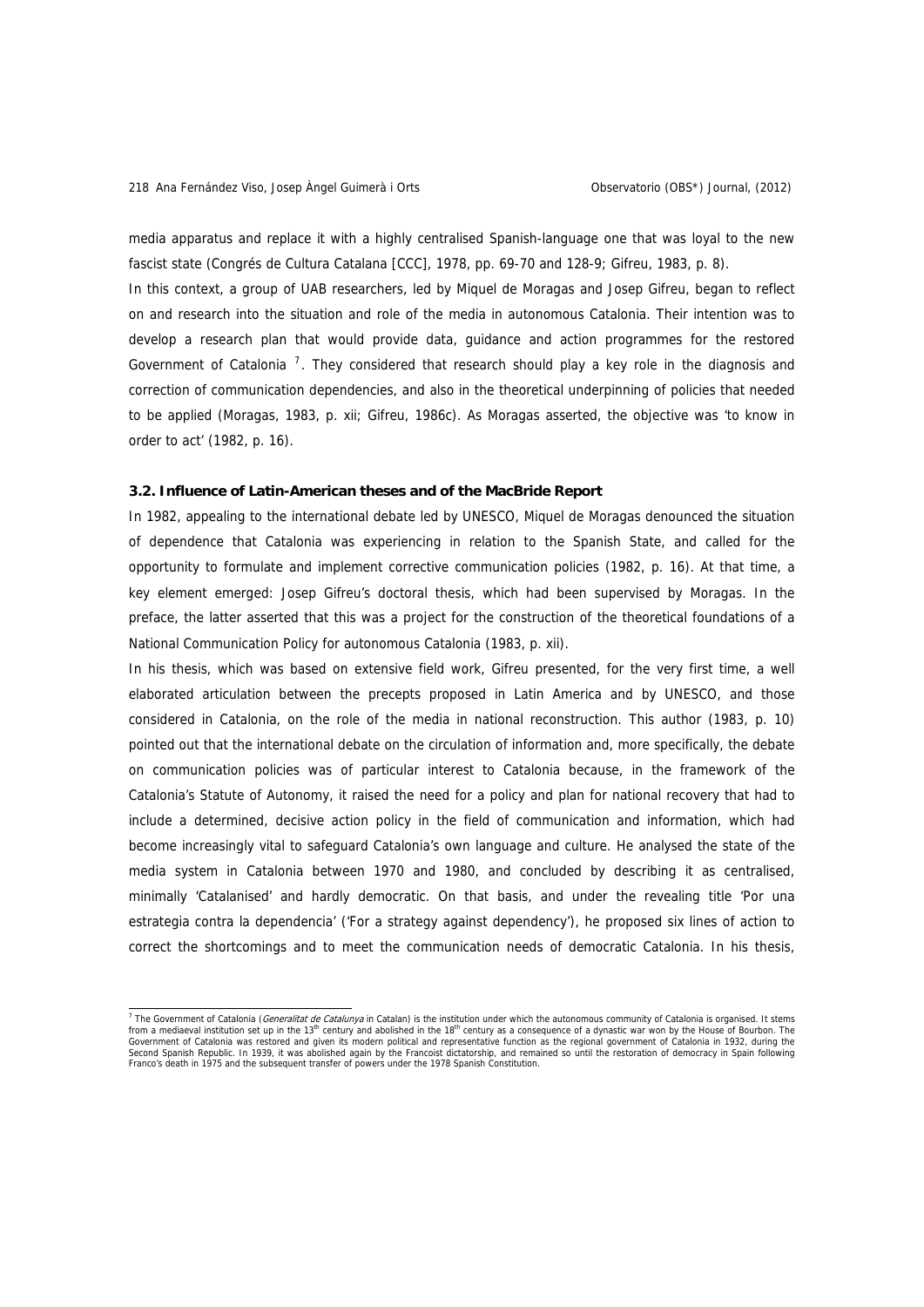Gifreu insisted on the need for democratic – and even people's – control of decisions taken in that regard (Gifreu, 1983, p. 507 onwards).

For both Gifreu (1987, pp. 14-15; 2005) and Moragas (1982, pp. 14-15; 1983, p. xv; 2005), the interest that Latin-American theories held for Catalonia in the early 1980s was evident. Both scholars agreed on the fact that the situation of Catalonia's information imbalance and cultural dependency on Spain was not very different from the situation of cultural dependency in countries of the so-called Third World (Moragas, 1982, p. 15). Consequently, its position in the international communication debate was objectively on the side of claims by those countries affected most directly by cultural neo-imperialism (Gifreu, 1983, p. 10). It was on the basis of this comparison that Catalan scholars linked the situation of Catalonia to the situation of developing countries, to the NWICO debate and to the MacBride Report conclusions and recommendations. However, this international debate was not received without a certain degree of criticism. In particular, the MacBride Report was reproached for its 'state-centric' approach, which meant that the imbalances and communication problems that other smaller-scale territories might suffer were ignored (Gifreu, 1983, 1986b, 1987, personal interview, September 9, 2010). In this respect, Moragas claimed that Catalonia should get the same treatment as the one advocated by UNESCO and the MacBride Report for developing countries (1982, p. 16; 1983, p. xii).

Both Moragas (personal interview, July 9, 2010) and Gifreu (2005, personal interview, September 9, 2010) consider that Catalan reflection had drawn greater inspiration from Latin-American theses on NCPs than from UNESCO precepts on the NWICO. Both of them highlight the importance of the NCP definition put forward by Luis Ramiro Beltrán in 1974, and of the fundamental contributions made by Antonio Pasquali. In this framework, the MacBride Report to some extent appears rather as a political argument, and an element of legitimation of the theses defended in Catalonia regarding its need for a national communication policy to design, implement and regulate its own social communication system, which would guarantee Catalonia's cultural autonomy.

# **3.3. Formulation of the Catalan communication space concept**

Catalan academic discourse on NCPs developed and broadened up to the early 1990s. The result was an original contribution to the theoretical debate on NCPs and their application to stateless nations. This line of research, also subscribed to by authors such as Daniel E. Jones, Maria Corominas and Joan M. Corbella, among others, gave rise to what some authors christened as the 'Catalan Communication School' and others referred to as the 'Catalan approach to communication' (Jones, 1998; Gifreu, 2005, p. 80; Corominas, 1997), characterised by taking account of the national issue and of minoritised cultures when studying communication policies and structure.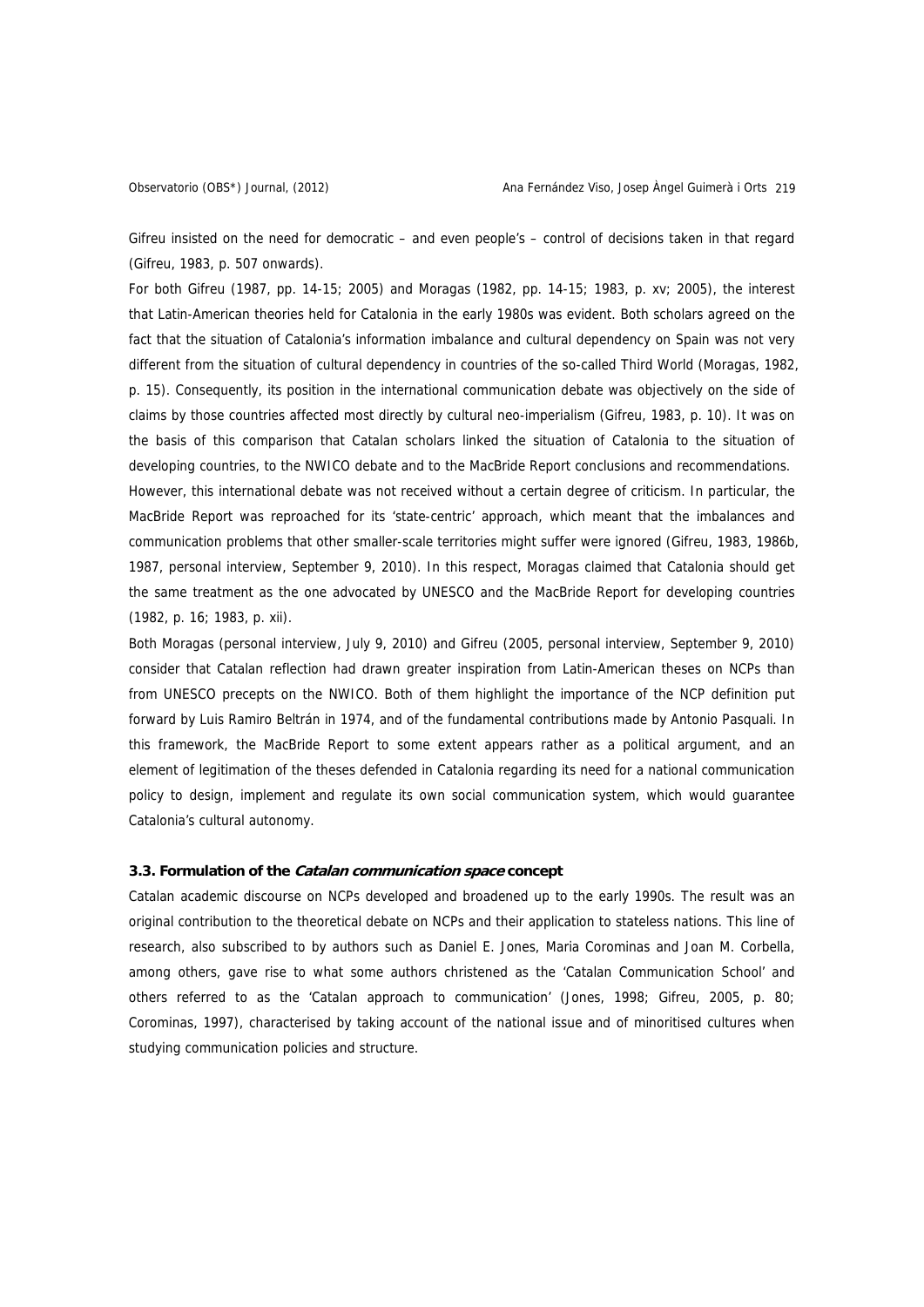During this period, the most prolific authors continued to be Moragas and Gifreu (Corominas, 1997; Guimerà i Orts, 2002), while the most influential works were those of the latter of the two<sup>[8](#page-9-0)</sup>. On the basis of the theoretical underpinnings of his thesis, Gifreu led two research projects that resulted in two key works in the field of Catalan communication thought: Comunicació, llengua i cultura a Catalunya: horitzó 1990/Communication, language and culture in Catalonia: horizon 1990 (Gifreu, 1986b) and Construir l'espai català de comunicació/Constructing the Catalan communication space (Gifreu & Corominas, 1991). These works led to the creation of the *Catalan communication space* concept, closely linked to the notion of NCPs and considered to be one of the most influential notions of reflection on communication in democratic Catalonia (Corominas, 1997; Guimerà i Orts, 2002).

In 1984, Gifreu embarked on a research project with the general aim of re-examining certain aspects of his original thesis. The particular objectives were: to update the analysis of the Catalan media system; to broaden knowledge of the situation with regard to Catalan language and culture; to offer a prospective analysis; and to propose necessary political actions to correct any imbalances and/or limitations (Gifreu, 1986b, p. 19-45). The diagnosis for Catalonia continued to be one of dependency on the Spanish media system and of minimal 'Catalanisation' of the media. Confronted with that situation, an action plan was proposed, which was unquestionably a NCP: global, integrated, calling for a strong public leadership and oriented towards taking democratic control of the Catalan media system.

The NCP proposal for Catalonia aspired to create its own private media industry, both private and public (especially in radio and television, where there were considerable doubts about the financial viability of commercial media that broadcast in Catalan). It also advocated the protection and fostering of popular creativity and of local media – a phenomenon that has had a strong presence in Catalonia since the late 1970s (1986b, p. 275-306). Basically, it suggested democratic coordination and control of the whole communication and cultural potential that existed in Catalonia in order to ensure the system's 'Catalanisation' and pluralism as ends in their own right.

In that work, a conclusion was reached that would have a considerable future impact: the need to construct a *Catalan communication space* to ensure the survival of the language and culture. For Gifreu, it was a question of developing close collaboration with the other Catalan nations because the defence of Catalan national identity necessarily involved the strengthening of cultural and particularly language ties between and among the various Catalan communities (Gifreu, 1986b, p. 260).

Shortly afterwards, Gifreu initiated a second research project, which engendered the work Construir l'espai català de comunicació/Constructing the Catalan communication space (Gifreu & Corominas, 1991). Even though Latin-American and UNESCO theses had lost some ground to reflections on nationalism theories

<span id="page-9-0"></span><sup>&</sup>lt;sup>8</sup> Moragas continued to publish texts of a philosophical and reflexive nature. These texts, some of which were versions of his early-1980s' contributions, appeared up to 1988 (Corominas, 1997; Guimerà i Orts, 2002).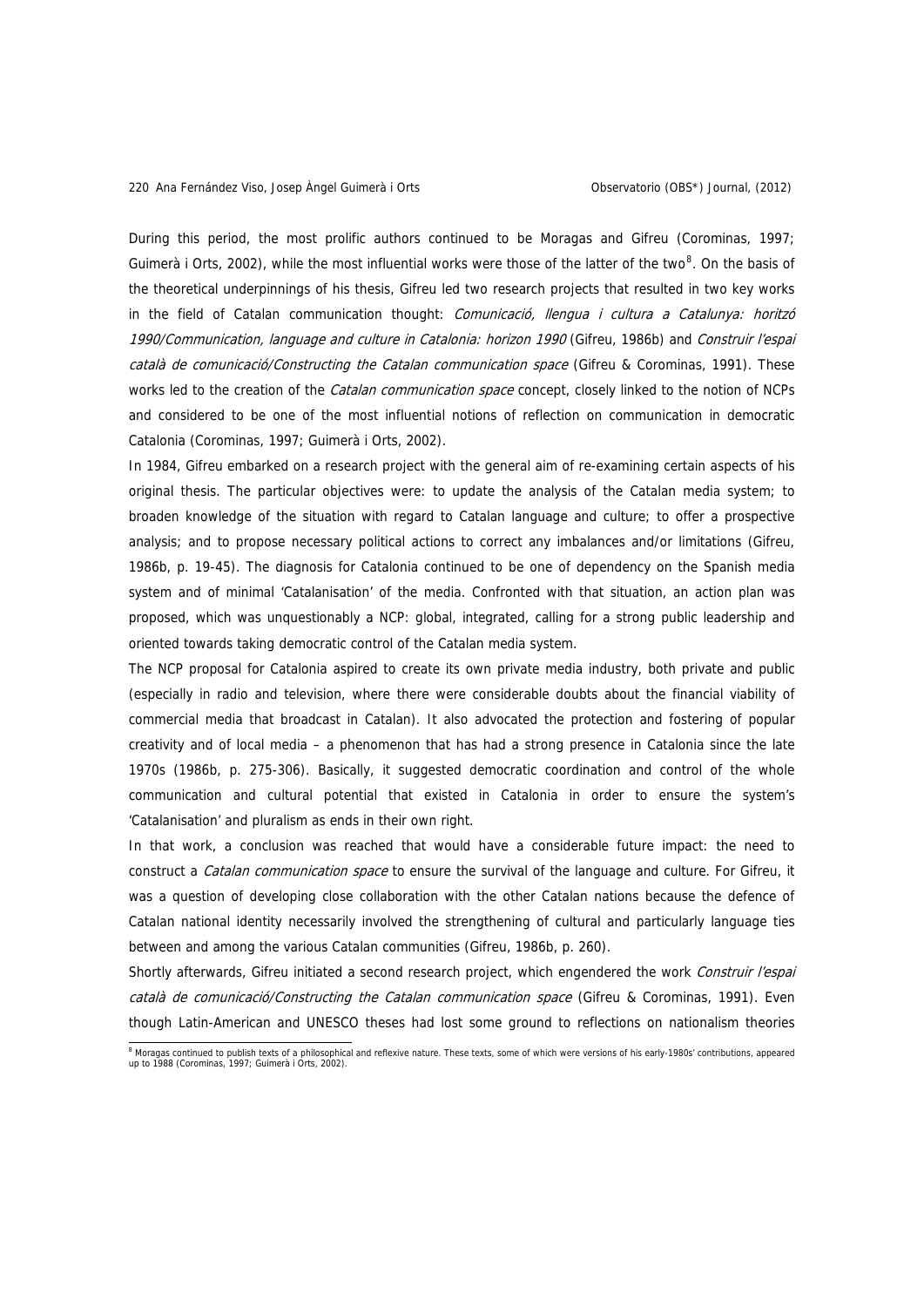(Gifreu and Corominas cited authors like Ernest Gellner, Benedict Anderson, Anthony Giddens and Joan Francesc Mira), the basis of this work clearly owed a great deal to its author's earlier one (Gifreu & Corominas, 1991, p. 238 onwards). The influence of reflection on NCPs can be found in the definition of the Catalan communication space: the project of managing to articulate, through various mechanisms and actions of a cultural, economic and political nature, an effective capacity to exercise control over the organisation and operation of the general system of social communication present in the Catalan-language domain (Gifreu & Corominas, 1991, p. 28). On the basis of this premise, an action plan for all Catalanspeaking territories was proposed, very similar to the one proposed for Catalonia in 1986. There was also an insistence on the need for institutional coordination between and among the authorities involved, and for democratic control of the process, through national councils that would reflect the social diversity and ensure the pluralism of the cultural and media system to be built (Gifreu & Corominas, 1991, p. 231 onwards). However, the idea of democratising the design and evaluation of communication policies vanished from Catalan thought in the 1990s.

This contribution was the culmination of a decade-long project to lay the foundations for a NCP for Catalonia, and for the Catalan-language domain as a whole, throughout the 1980s. In the following decade, intellectual activity fell considerably on NCPs in general and on the Catalan communication space in particular (Guimerà i Orts, 2002, pp. 96-105). The few analyses undertaken on these topics in the 1990's were related to issues of cultural identity construction and the impact of communication and cultural policies of the European Union in this process (Gifreu, 1996).

# **4. Reflection on communication policies for the 21st century**

It was not until the turn of the century that this line of research would regain strength. But, unlike the global approaches taken in the 1980s, the characteristic features of contributions to the debate on NCPs in Catalonia in the 2000s were sectoral and fundamentally descriptive; they described the system's components and not the dynamics of the relationship between those components. There has not been any further attempt to address a critical and purposeful analysis of the *Catalan communication space* as a whole, as Gifreu had done in the 1980s (1986, 1991), or an update of that NCP proposal to take account of the challenges posed by phenomena such as the Internet and the convergence of technology and business in the communication sector.

In 2000, the first edition of the *Informe de la comunicació a Catalunya/Report on communication in* Catalonia was published, edited by Maria Corominas and Miquel de Moragas. In its preface, the fact that Catalonia had its own communication space was underscored as a reason for producing the report. In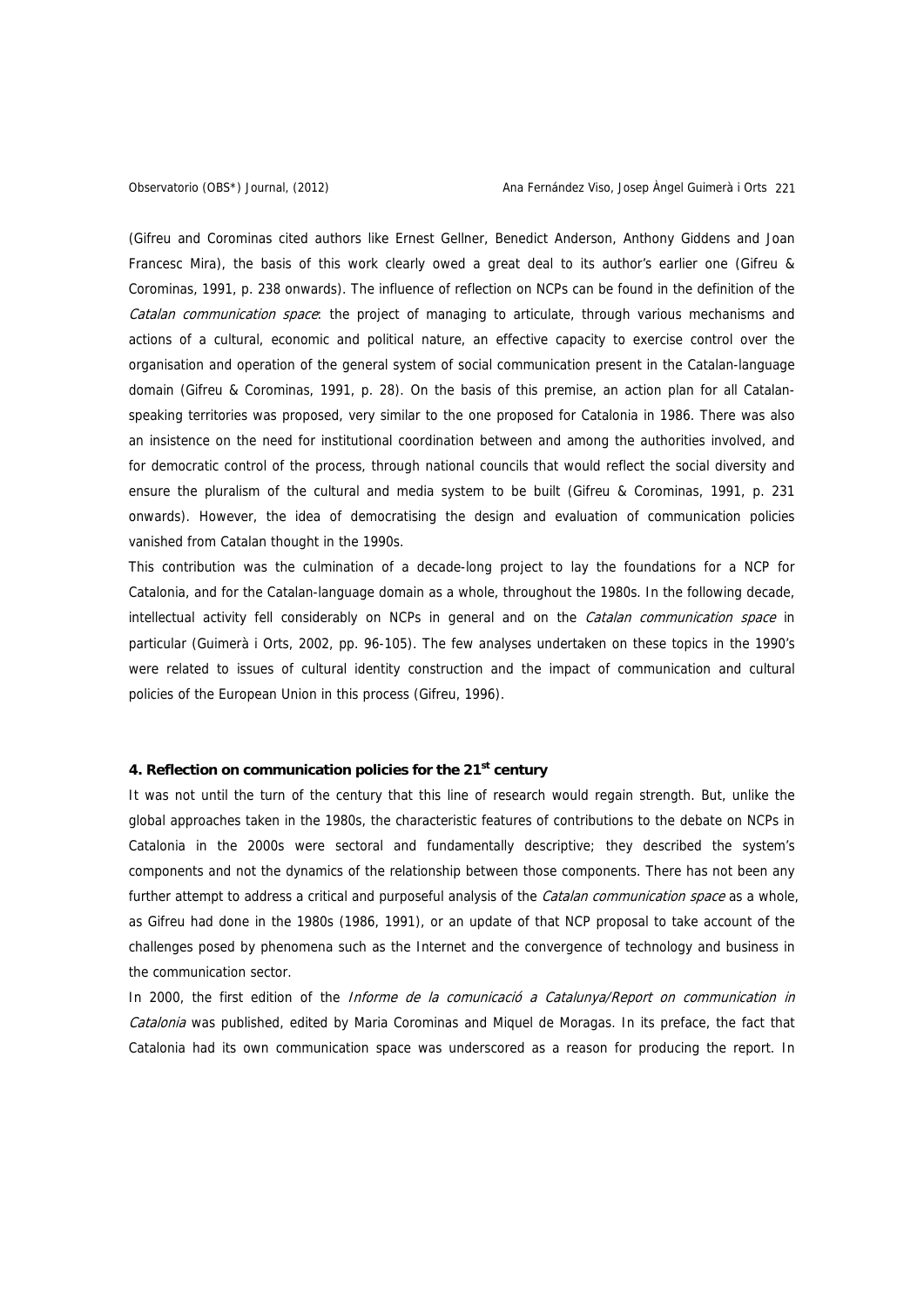addition, tying in with the intellectual heritage of the 1980s, there was an assertion stating that the report aimed to become a support tool for communication policies that were so very necessary at that time of accelerated transformation of communication in the digital era (Moragas & Corominas, 2000, p. 6). However, the report only offers a description of the Catalan communication system's structure, without making any suggestions for a specific political action plan to strengthen the *Catalan communication space* or theorising on the NCP that Catalonia needs. This focus has been maintained in subsequent editions of the report (2003, 2005, 2007, 2009 and 2011).

For his part, Gifreu resumed research and reflection on this topic in 2003. In a study commissioned by the Government of Catalonia, he turned his sights to the audiovisual sector of Catalonia, which he described as 'strategic' in the 21<sup>st</sup>-century media ecology (Gifreu, 2003, pp. 7 onwards). He produced a document designed to guide political decisions that he considered vital to the survival of the Catalan language and culture in a context marked by European integration, globalisation and digitalisation (2003, pp. 7-8 and 12- 13). In that work, the reasoned discourse is no longer based on Latin-American and NWICO contributions to NCPs, but rather on the concept of cultural exception (2003, pp. 12-14). In addition, he introduces the subject of the economic significance of the audiovisual sector, which, in his opinion, gives NCPs a strategic importance that goes beyond identity and culture. While the growing economic weight of the audiovisual industry is beginning to be seen as a potential driver of economic development, it is also seen as a threat to minoritised cultures (Gifreu, 2003: 12-14). In this respect, Gifreu acknowledges the need to have more empirical data available on the weight and scope of this sector in Catalonia in order to incorporate the variable into the reflection on Catalan NCPs.

This author drew on those approaches once again in 2007 for a conference and subsequent debate with Joan Manuel Tresserras, a UAB lecturer and, at that time, the person in charge of the Government of Catalonia's Department of Culture and the Media (Gifreu & Tresserras, 2007). As a starting point, both agreed on the need for determined political action in relation to the Catalan communication space since, according to Tresserras (Gifreu & Tresserras, 2007, p. 14), in today's mass consumption society, the current and future reproduction of the nation was necessarily political. Gifreu analysed the strengths and weakness of the *Catalan communication space*, and of its reference environment, where he found 'neo-Spanish identity policies' that undermined it (Gifreu & Tresserras, 2007, pp. 5-10). Almost no reference was made to the new digital media landscape shaped by the Internet. His political action recommendations were oriented towards the active defence of Catalan identity and towards issuing a demand to central government to devolve all powers on public communication matters (2007, pp. 11-13)<sup>[9](#page-11-0)</sup>.

<span id="page-11-0"></span> 9 Josep Gifreu sums up his speech in this debate in a paper published in English nearly two years later (Gifreu, 2009).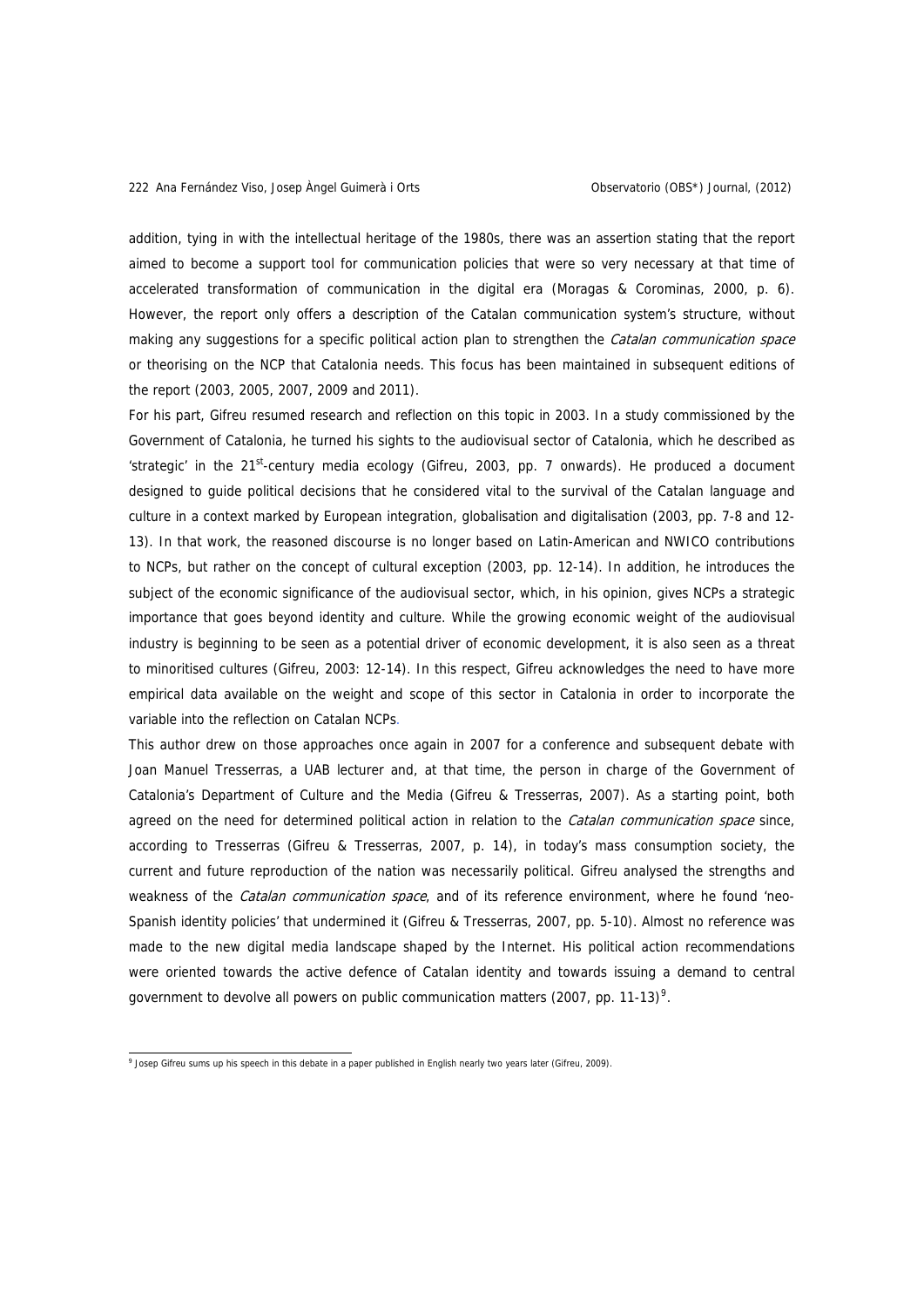Tresserras considered the need to renew the discourse and proposed a shift from *old* cultural policies aimed at recovering and maintaining what had managed to survive the Francoist regime, to new and creative policies yet to be designed and that would foster the emergence of a new popular Catalan culture, adapted to the new social environment (Gifreu & Tresserras, 2007). In fact, he suggested a notion linked to the idea of social policies, which he understood as being a substantial element of any policy for social cohesion, welfare, civic mindedness and democracy (2007, p. 28). Tresserras states that he conceives communication and culture as key elements for the general development of advanced societies (2007, personal interview, September 2, 2010), a reflection that would link them to Latin-American theses on NCPs and, in particular, to the postulates of Jesús Martín Barbero (2001). Moreover, he agrees with Gifreu on the economic importance of the media sector, a reason that further justifies the need for political intervention to create Catalonia's own industry (2007, personal interview, September 2, 2010).

A final, important and documented contribution was made to the debate in 2008. It was an article by Miquel de Moragas in the collective work entitled Communication and Cultural Policies in Europe (Fernández Alonso & Moragas, 2008). The author warned of the short-sightedness of the international debate on culture and communication policies in relation to the specific situation of European stateless nations. He also lamented the insufficient protection that the European Union offered to minority languages and their communication spaces (2008, pp. 278 and 280). In this respect, and recalling the legitimacy that the MacBride Report afforded to the first Catalan NCP proposals, Moragas considers that policies implemented to neutralise those processes of centralism and globalisation affecting Catalan culture could be legitimated by the UNESCO Convention on the Protection and Promotion of the Diversity of Cultural Expressions, in force since 2007 (2008, p. 287).

#### **5. Conclusions**

In the  $20<sup>th</sup>$  century, Western democracies justified the need for political actions on the media system and on the social communication system by alluding mainly to two socio-political arguments: first, the importance of the media as public sphere infrastructures and, second, the scarcity of the radiofrequency spectrum, which had to be organised in line with criteria of rationality and public interest.

In the 1970s, and in the context of international reflection promoted at the end of World War II on nations' development strategies and processes, Latin-American intellectuals highlighted the fact that their respective countries' culture and communication systems were responsible for maintaining the situation of foreign dependency that weighed down their options to overcome their social, political and economic backwardness. Consequently, they proposed a notion of national communication policies (NCPs) as enduring, explicit and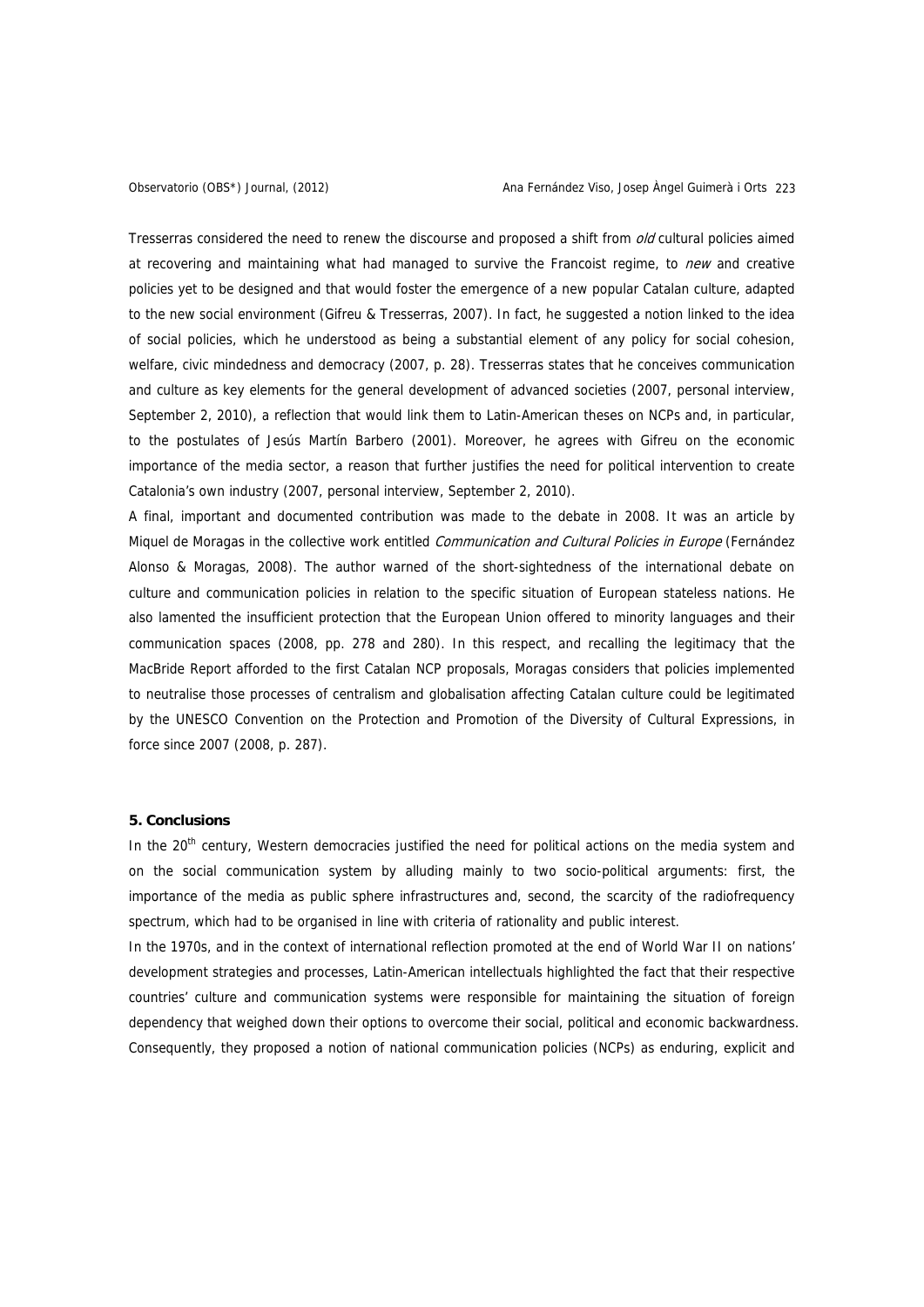global measures aimed at changing that reality in order to meet the needs of welfare, democracy and autonomy for all citizens.

It represented a clear shift with respect to traditional media policies, which had been a set of fragmentary, partial and contextual measures. UNESCO shared the assessment of the situation, and reflected it in both the MacBride Report (1988) and the proposal for a New World Information and Communication Order (NWICO) –although the international debate promoted by this organisation ended up being dominated by the rhetoric of decolonisation and cultural imperialism, to the detriment the Latin-American scholars' initial emphasis on the democratisation of communication flows and processes also within nations.

On reading their 1980s' works, it is possible to glean that Miquel de Moragas and Josep Gifreu found that perspective inspiring and relevant to their reflection on the situation in and prospects for Catalonia during the democratic transition. Thus, they took it on themselves to analyse the role of social communication and of its media in the reproduction or transformation of Catalan cultural and social reality. At the UAB, they developed and promoted a fertile line of research and thought on the relationship between the communication structure and communication policies in Catalonia on the one hand, and between those elements and the reconstruction of the Catalan nation after four decades of centralising dictatorship on the other. Their works tabled the issue of the significant role of media systems – and the political actions shaping them – in the strengthening or weakening of national identities and minoritised cultures, especially in stateless nations.

The project for a NCP for Catalonia and for other Catalan-language domain territories backed by the group of scholars forming part of the 'Catalan approach to communication' considered the construction of a Catalan communication space, as a requirement that would ensure the survival of the identity and the cultural independence of a nation in the process of reconfiguring both itself and its collective project for the future. In this respect, Moragas (personal interview, July 9, 2010) and Gifreu (personal interview, September 9, 2010) acknowledge that Latin-American theses on NCPs and UNESCO's support of the demands of the so-called Third World to decolonise international flows of information and culture – as a prerequisite for its development – have contributed arguments of legitimation to their initial proposal for the political organisation of the Catalan social communication system.

However, while that intervention programme included many of the measures suggested by Latin-American researchers at the conferences held in Bogotá (1974) and San José de Costa Rica (1976), it had the particular feature of attributing the role of promoting it to the Government of Catalonia and not to central government of Spain. In this regard, they clearly differ from the statist bias of the Latin-American thought on NCPs in the 1970s and 1980s and the MacBride Report approach to the issue. At this point, Catalan approaches forged their links to postulates on the protection of cultural diversity, which, over the years,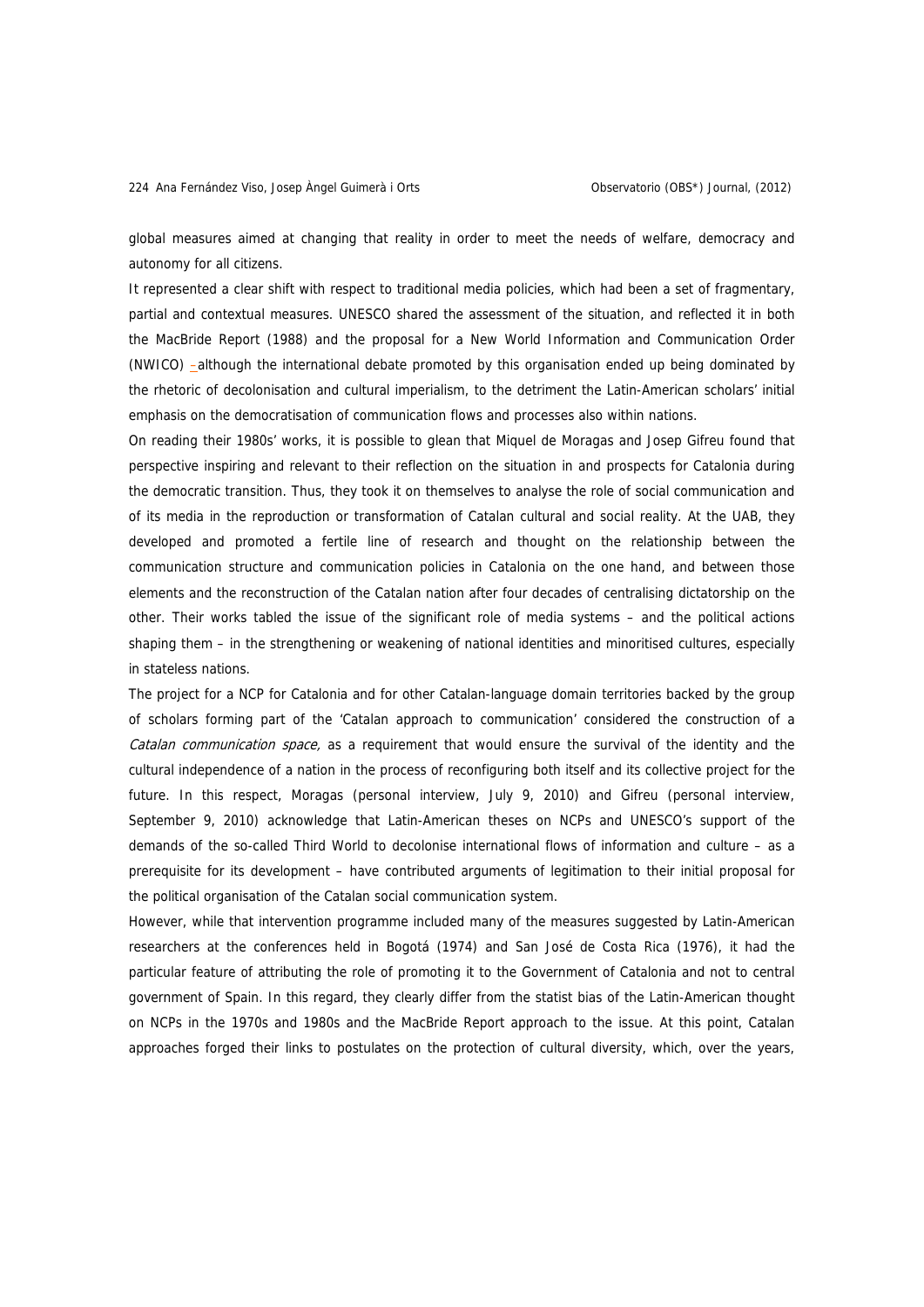would gain decisive strength in their NCP proposal. Those approaches also have forged links to reflection on nationalism, which was clearly present in the foundational work of that theory: Construir l'espai català de comunicació/Constructing the Catalan communication space (Gifreu & Corominas, 1991).

Moragas has looked further into the arguments of cultural diversity in the international and state media environment, while the nationalistic focus has prevailed in contributions to the Catalan NCP theory made in the 2000's by Gifreu and, to a lesser extent, by Joan Manuel Tresserras. Neither Gifreu nor Tresserras have hesitated to assert that only political action would ensure the continuity of Catalan identity and of a stateless nation like Catalonia, a project in which the media play a key role (Gifreu & Tresserras, 2007; Gifreu, personal interview, September 9, 2010; Tresserras, personal interview, September 2, 2010).

The demand to open up the process for defining, deciding on and assessing communication policies to active social-collective and citizen participation has gradually disappeared from Catalan reflection as representative democracy has become consolidated throughout the Spanish State. The reflection of the 2000's on the political project for shaping a Catalan communication space and system has placed responsibility for their formulation on public authorities, either directly on government institutions, or indirectly on independent regulatory bodies such as the Catalan Audiovisual Council -the first one of its kind to be created in Spain after many years of reiterated petitions from Catalan academia.

The aim of ensuring every citizen's access to the media and to the process of constructing public discourse – another key element in Latin-America thought on NCPs – has also become diluted over time in the Catalan thought, especially from the 2000s. Instead, priority has been given to the opportunity to consume any type of cultural and news content in the Catalan language, without sufficiently stressing and calling for the citizen's right to communicate and to participate in content production processes. Assigning a significant role to the cultural and communication industry in relation to Catalonia's economic development may have led to the displacement from the centre of the discourse on communication policies of democratization objectives, citizen participation and the construction of a critical, vibrant and inclusive public sphere.

The emphasis on the orientation of communication policies towards the recovery and assertion of cultural identity – rather than towards democratisation of social communication and the national development, both of which are priority objectives in the Latin-American formulation – represents another distinguishing feature of the Catalan NCP proposal. In fact, the preservation of cultural autonomy and, above all, the standardisation of the use of the Catalan language have become the mainstays of communication policies recommended by academia in order to deal with the national reconstruction of Catalonia, thus eclipsing and even displacing other desirable objectives. For example, we hardly find any references to the importance of ensuring the pluralism of the Catalan media system itself, with measures aimed at giving legal coverage and support to non-profit media connected with social and cultural collectives.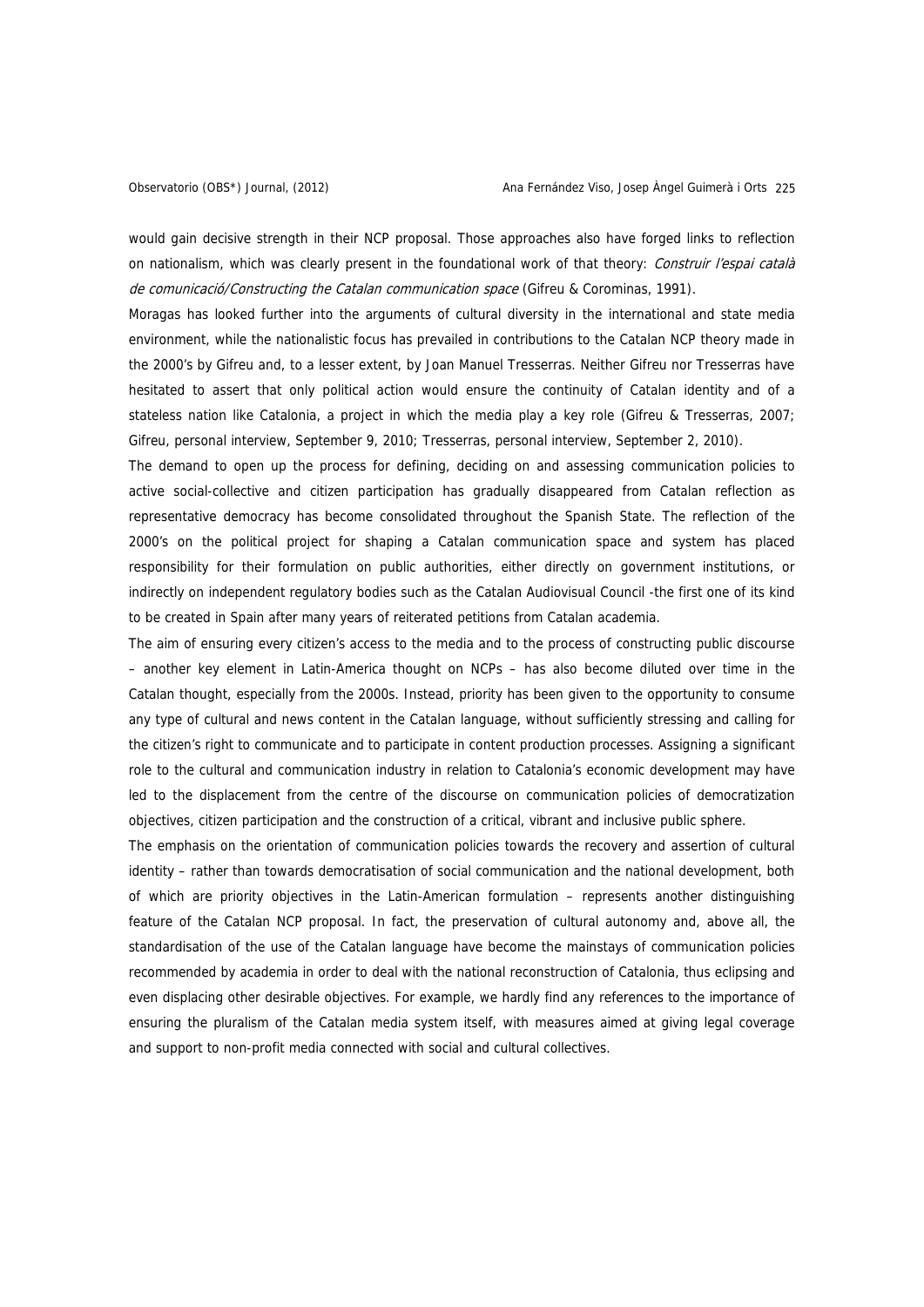In the current decade, however, the focus is once again on communication policies as potential development tools, although the understanding of the notion of development is mostly limited to its economic dimension. The strength of the cultural sector in the advanced capitalism of the information society would appear to justify the adoption of political measures aimed at fostering its growth in order to turn it into a source of wealth generation for Catalonia. This is an idea that can be seen clearly outlined in contemporary Catalan thought on the need for political intervention in areas of communication and culture (Gifreu, 2003; Tresserras, personal interview, September 2, 2010), although hardly any empirical research has yet been done to document the current weight of this sector in the Catalan economy. Rather more embryonic is the view that this intervention might be regarded as a social cohesion and integration policy in Catalonia, something recently suggested by Joan Manuel Tresserras (Gifreu & Tresserras, 2007; Tresserras, personal interview, September 2, 2010).

Finally, over the last three decades of the construction of Catalan thought on communication policies and structure, attention has constantly been paid to international debates on the situation of communication and culture. In this respect, while Latin-American theories and MacBride Report arguments were echoed in the 1980s, the theses in defence of cultural exception put forward in the context of World Trade Organization (WTO) negotiations, as well as UNESCO recommendations on cultural diversity, have been incorporated into this academic discourse in the 2000's.

This permanent link between Catalan reflection and discussions held on an international scale fulfils a dual function. On the one hand, it identifies intellectual contributions of interest to the elaboration of a particular academic discourse on the idea of a NCP for Catalonia. On the other, the Catalan scholars used these ideas more as a piece of political legitimation than as a scientific argument to sustain something that never ceases to be a political project: the national construction of Catalonia. The forced comparison between the situation in Catalonia in the early 1980s and the situation in Third-World countries in the process of decolonisation is a patent example of that, as is the use of the clearly state-centric MacBride Report to defend the interests of stateless nations.

Finally, with the first decade of the  $21<sup>st</sup>$  century now over, there is clearly a need to update the academic reflection on communication policies as a component of Catalan national reconstruction, a line of research and thought that is still largely based on arguments made in and conclusions drawn from research undertaken in the 1980s, which was based on theoretical principles developed in and for other realities (countries in the so-called Third World). In this regard, the ideas put forward by Gifreu, Moragas and Tresserras in the 2000s on Catalonia's communication and culture policies outline some of the components that will need to be considered in this new approach to the topic.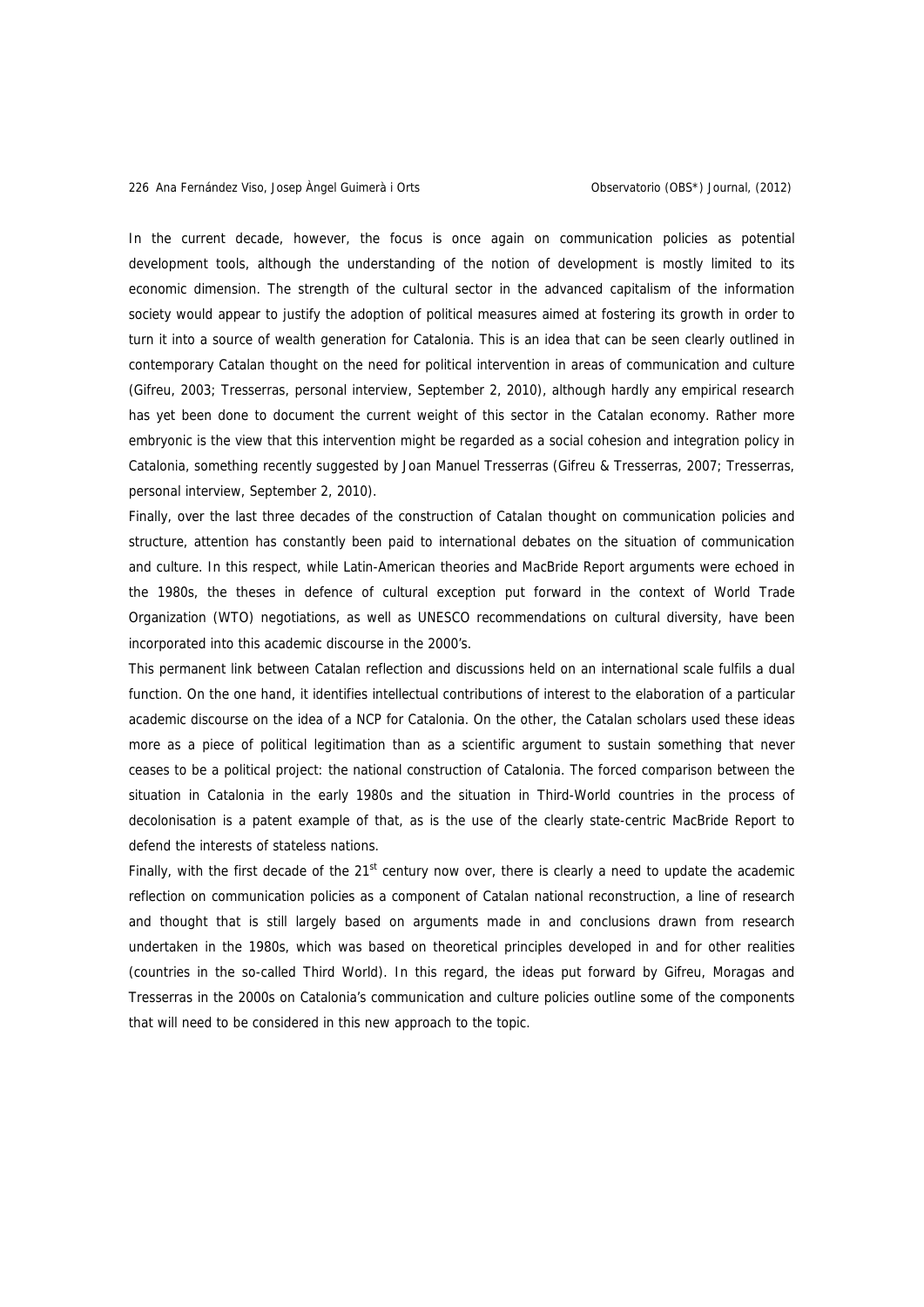This update is necessary for reasons of theory and, above all, of the social, political, media and economic changes that have taken place in Catalonia in the last 20 years as a consequence of, among other phenomena, the consolidation of democracy and political decentralisation in Spain, an increase in Catalonia's immigrant population, the globalisation of the Catalan economy, the technological revolution driven by the development of ICTs and the structural and functional transformations of media systems in advanced capitalist societies. If Catalan thought on national communication policies does not rise to the challenge of analysing the Catalan communication space in the light of these new circumstances, it may lose its argumental consistency and run the serious risk of becoming fossilised. Moreover, it will lose the vital drive that brought it into existence: the will to provide data, guidance and action programmes for the Government of Catalonia on the role of the media in the Catalan nation's future.

#### **6. References**

Beltrán, L. R. (1973). Comunicación y desarrollo económico. Chasqui, 2, 50-72.

Beltrán, L.R. (1976). Políticas nacionales de comunicación en América Latina: los primeros pasos. Nueva Sociedad, 25 (July-August), 4-34.

Beltrán, L. R. (2005, July). La comunicación para el desarrollo en Latinoamérica: un recuento de medio siglo. Paper presented at the III Congreso Panamericano de la Comunicación para el Desarrollo Integración comercial o diálogo cultural ante el desafío de la Sociedad de la Información, Buenos Aires, Argentina. Retrieved from [http://www.infoamerica.org/teoria\\_textos/lrb\\_com\\_desarrollo.pdf](http://www.infoamerica.org/teoria_textos/lrb_com_desarrollo.pdf)

Braman, S. (2004). Where has media policy gone? Defining the field in the twenty-first century. Communication Law and Policy, 9, 2, 153-182.

Bustamante, E. (1985). Políticas de comunicación: un reto actual. In M. Moragas (Ed.), Sociología de la comunicación de masas. IV. Nuevos problemas y transformación tecnológica (pp.125-143). Barcelona: Gustavo Gili.

Capriles, O. (1979). Acciones y reacciones en San José: el debate de las comunicaciones en la UNESCO. In A. Ruiz Eldredge (Comp.), El desafío jurídico de la comunicación internacional (pp. 79-124). Mexico City: ILET-Nueva Imagen.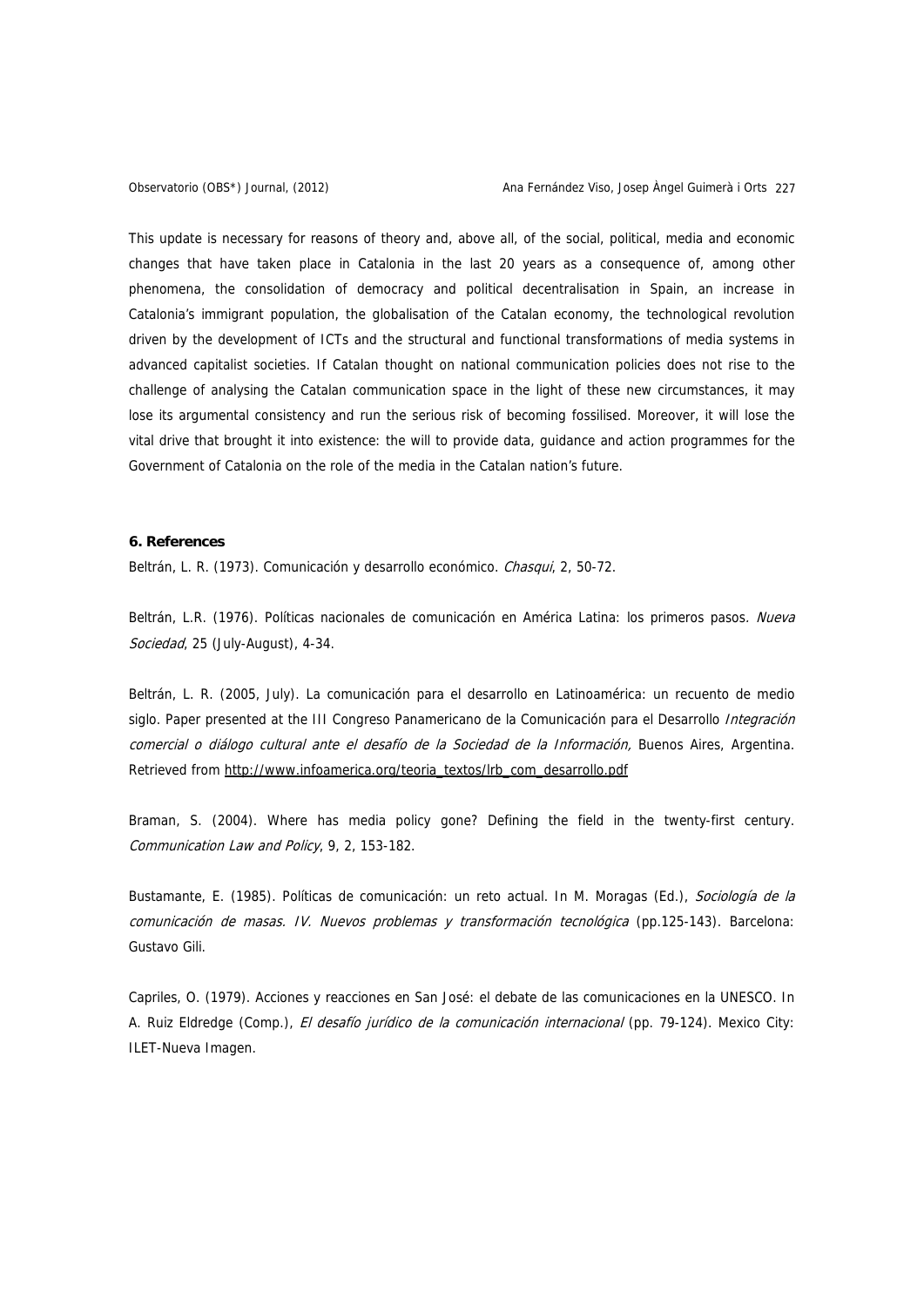Capriles, O. (1980). ¿Política de comunicación o comunicación alternativa?. In Instituto de Investigaciones de la Comunicación-UCV, Anuario ININCO, Vol 1, 1 (pp. 52-61). Caracas, Venezuela: Universidad Central de Venezuela.

Capriles, O. (1989). El debate sobre políticas de comunicación en América Latina. In Instituto de Investigaciones de la Comunicación-UCV, Anuario ININCO, Vol 1, 2 (pp. 13-40). Caracas, Venezuela: Universidad Central de Venezuela.

Chakravartty, P., & Sarikakis, K. (2006). Globalization and Media Policy. History, Culture, Politics. New York, USA: Palgrave Macmillan.

Congrés de Cultura Catalana [CCC]. (1978). Congrés de Cultura Catalana: Volum 4. Barcelona: Curial.

Corominas, M. (1997). Estructura i polítiques de la comunicació. In J. Berrio (Ed.), Un segle de recerca en comunicació a Catalunya. Estudi crític dels principals àmbits d'investigació de la comunicación de massa (pp. 99-150). Bellaterra, Spain: Servei de Publicaciones de la Universidad Autónoma de Barcelona.

Cuilenburg, J., & McQuail, D. (2003). Media Policy Paradigm Shifts: Towards a New Communications Policy Paradigm. European Journal of Communication, 18 (2), 181-207.

Díaz Rangel, E. (1967). Pueblos subinformados: las agencias de noticias y América Latina. Caracas, Venezuela: Universidad Central de Venezuela (Cuadernos de nuestro tiempo, 3).

Fernández Viso, A. (2008). Genealogía de la Comunicación para el Desarrollo. Unpublished MPhil degree dissertation, Complutense University of Madrid, Department of Sociology IV, Madrid, Spain.

Fox, E. (1989a). Las políticas de los mass-media en Latinoamérica. In E. Fox (Ed.), Medios de comunicación y política en América Latina. La lucha por la democracia (pp. 19-54). Barcelona, Spain: Gustavo Gili.

Fox, E. (1989b). Conclusiones. In E. Fox (Ed.), Medios de comunicación y política en América Latina. La lucha por la democracia (pp. 210-230). Barcelona, Spain: Gustavo Gili.

Fox, E. (1989c). Políticas de comunicación. La herencia del fracaso. Telos, 19, 121-126.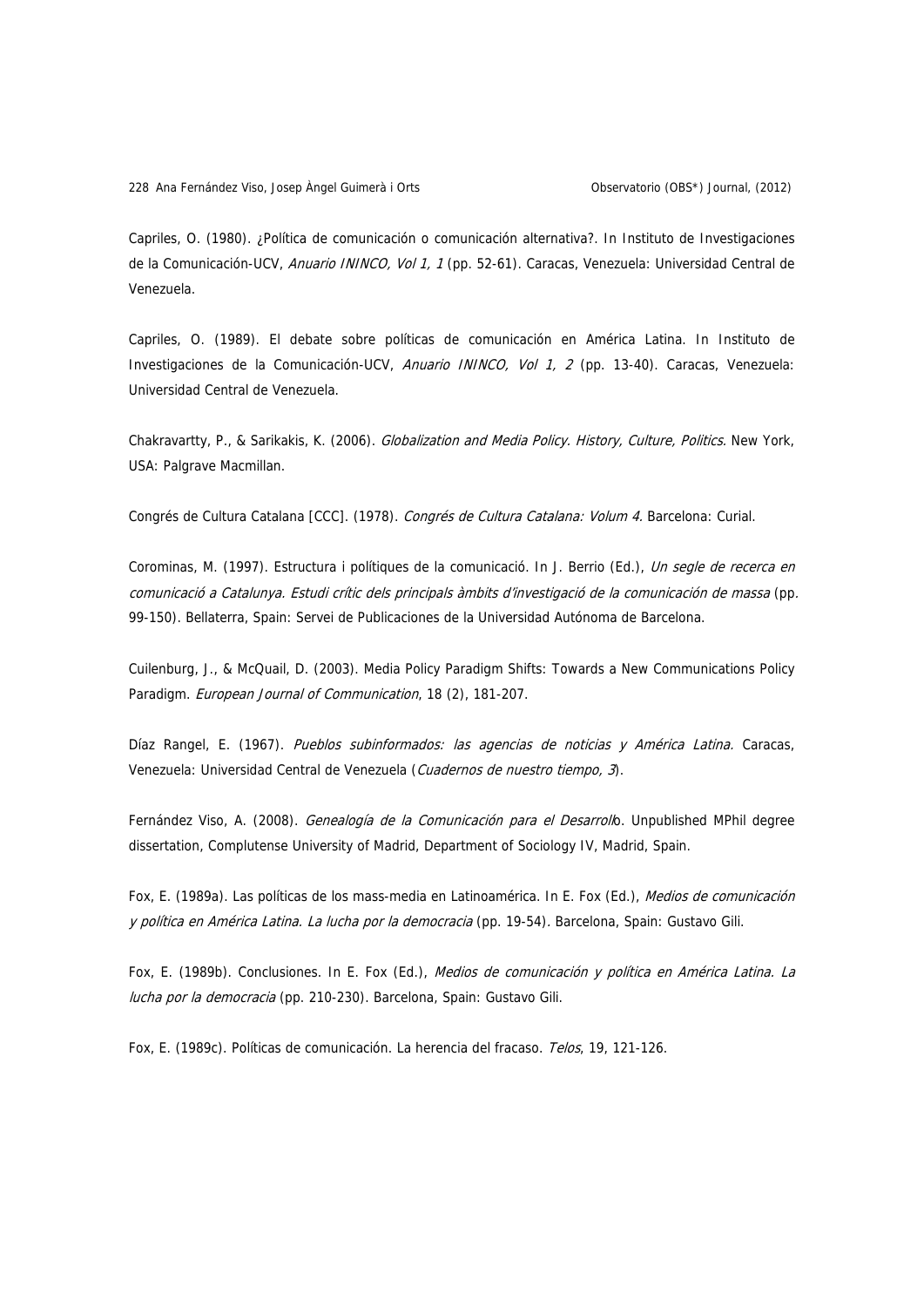Fuentes Navarro, R. (1991). Un campo cargado de futuro. El estudio de la comunicación en América Latina. Guadalajara, Mexico: ITESO.

Gerbner, G. (Ed.) (1977). Mass Media Policies in Changing Cultures. New York, United States: John Wiley & Sons.

Gifreu, J. (1983). Sistema i polítiques de la comunicació a Catalunya (Premsa, ràdio, televisió i cinema, 1970-1980). Barcelona, Spain: L'Avenç.

Gifreu, J. (1986a). El debate internacional de la comunicación. Barcelona: Ariel.

Gifreu, J. (1986b). Comunicació, llengua i cultura a Catalunya. Horitzó 1990. Barcelona, Spain: Institut d'Estudis Catalans.

Gifreu, J. (1986c). From Communication Policy to Reconstruction of Cultural Identity: Prospects for Catalonia. European Journal of Communication, 1 (4), 463-476.

Gifreu, J. (1987). Cultura, comunicació i dependencia. In Segones reflexions critiques sobre la cultura catalana. Una perspectiva de futur (pp. 7-30). Barcelona, Spain: Departament de Cultura de la Generalitat de Cataluña.

Gifreu, J. (1996). Linguistic order and spaces of communication in post-Maastricht Europe. Media, Culture & Society, 18 (1), 127-139.

Gifreu, J. (2003). La potenciació de l'espai cultural i audiovisual català. Estudi prospectiu i proposta de línies d'actuació. Barcelona: Departament de la Presidència de la Generalitat de Cataluña.

Gifreu, J. (2005). El Informe MacBride desde Cataluña: balance de una esperanza. Quaderns del CAC, 21 (January-April), 79-81. Retrieved from

[http://www.cac.cat/pfw\\_files/cma/recerca/quaderns\\_cac/Q21gifreu\\_ES.pdf](http://www.cac.cat/pfw_files/cma/recerca/quaderns_cac/Q21gifreu_ES.pdf)

Gifreu, J. (2009). The Catalan Communicative Space: still a strategic objective. Catalan Journal of Communication & Cultural Studies, 1 (1), 87-95.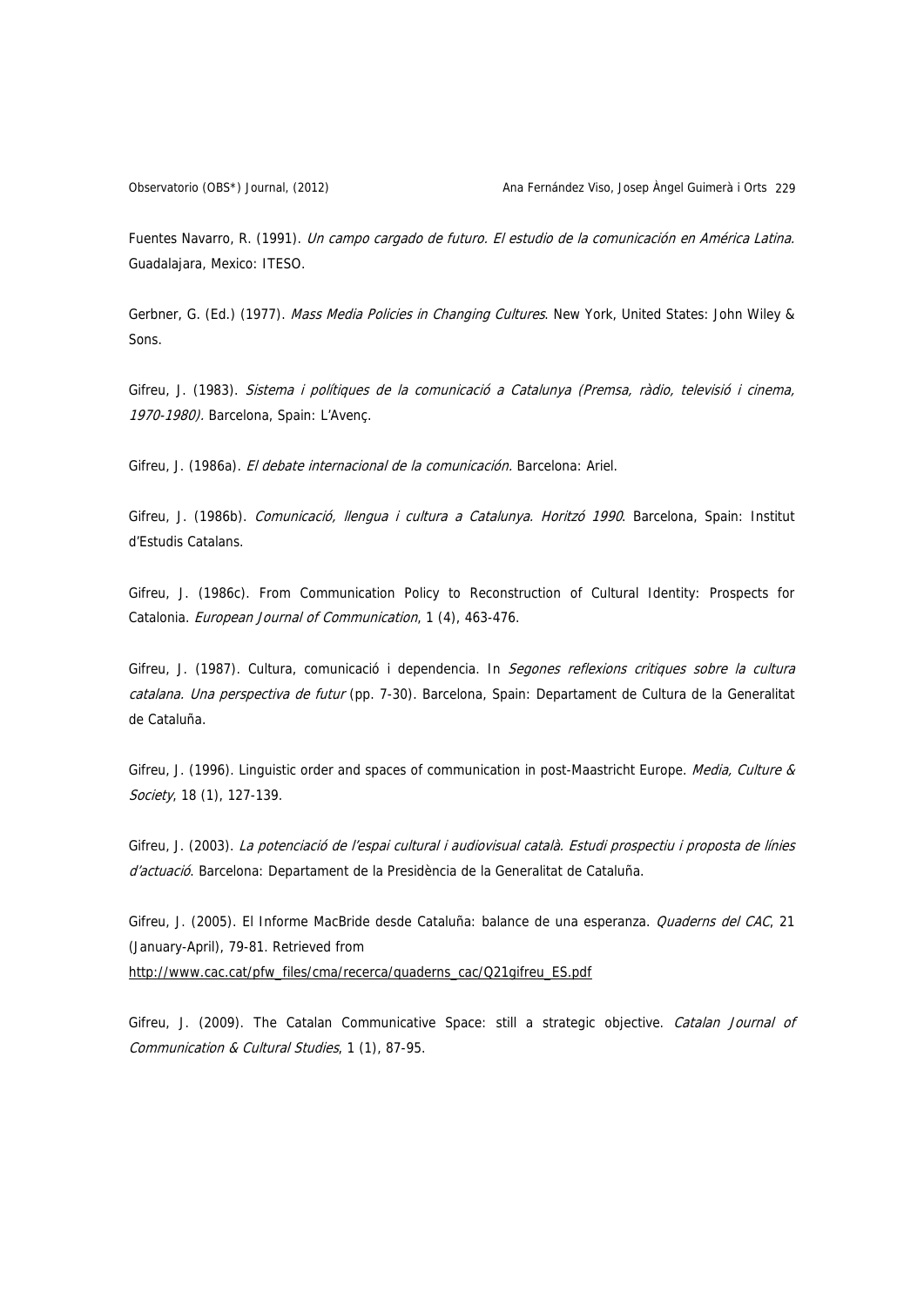Gifreu, J., & Corominas, M. (1991). Construir l'Espai Català de Comunicació. Barcelona: Centre d'Investigació de la Comunicació (CEDIC).

Gifreu, J., & Tresserras, J. M. (2007). 20 anys de l'espai de comunicación. Un objectiu encara possible?. In Fundació ESCACC, Conferencias de la ESCACC. Barcelona, Spain, 21 June. Retrieved from [http://www.escacc.cat/docroot/escacc/pdf/Conferencia\\_escacc.pdf](http://www.escacc.cat/docroot/escacc/pdf/Conferencia_escacc.pdf)

Guimerà i Orts, J. A. (2002). Elements teòrics i metodològics per a una anàlisi de l'estructura i les polítiques de la comunicació local a Catalunya (1978-2001). Unpublished MPhil degree dissertation, Autonomous University of Barcelona, Department of Journalism and Communicacion Sciences, Barcelona, Spain.

Jones, D. (1998). Investigación sobre comunicación en España: evolución y perspectivas. Zer, 5, 13- 51. Retrieved from <http://www.ehu.es/zer/zer5/1jones.html>

Lee, J. A. R. (1976). Towards Realistic Communication Policies: Recent trends and ideas compiled and analyzed. Paris, France: UNESCO. Retrieved from <http://unesdoc.unesco.org/images/0001/000165/016578eo.pdf>

Lerner, D. (1958). The passing of traditional society: Modernizing the Middle East. Glencoe, Illinois: The Free Press; London, United Kingdom: Collier-Macmillan.

MacBride, S. (1988). Un solo mundo, voces múltiples. Comunicación e información en nuestro tiempo. Mexico City: Fondo de Cultura Económica/ UNESCO.

Martín Barbero, J. (2001). De las políticas de comunicación a la reimaginación de la política. Nueva Sociedad, 175 (September-October), 70-84. Retrieved from [http://www.nuso.org/upload/articulos/2992\\_1.pdf](http://www.nuso.org/upload/articulos/2992_1.pdf)

Mayobre, J.A. (1978). Información, dependencia y desarrollo: la prensa y el nuevo orden económico internacional. Caracas, Venezuela: Monte Ávila.

Moragas, M. (1982). Catalunya i les politiques nacionals de comunicació. Butlletí Informatiu de l'Institut de Ciències de l'Educació, 3 (December), 14-16.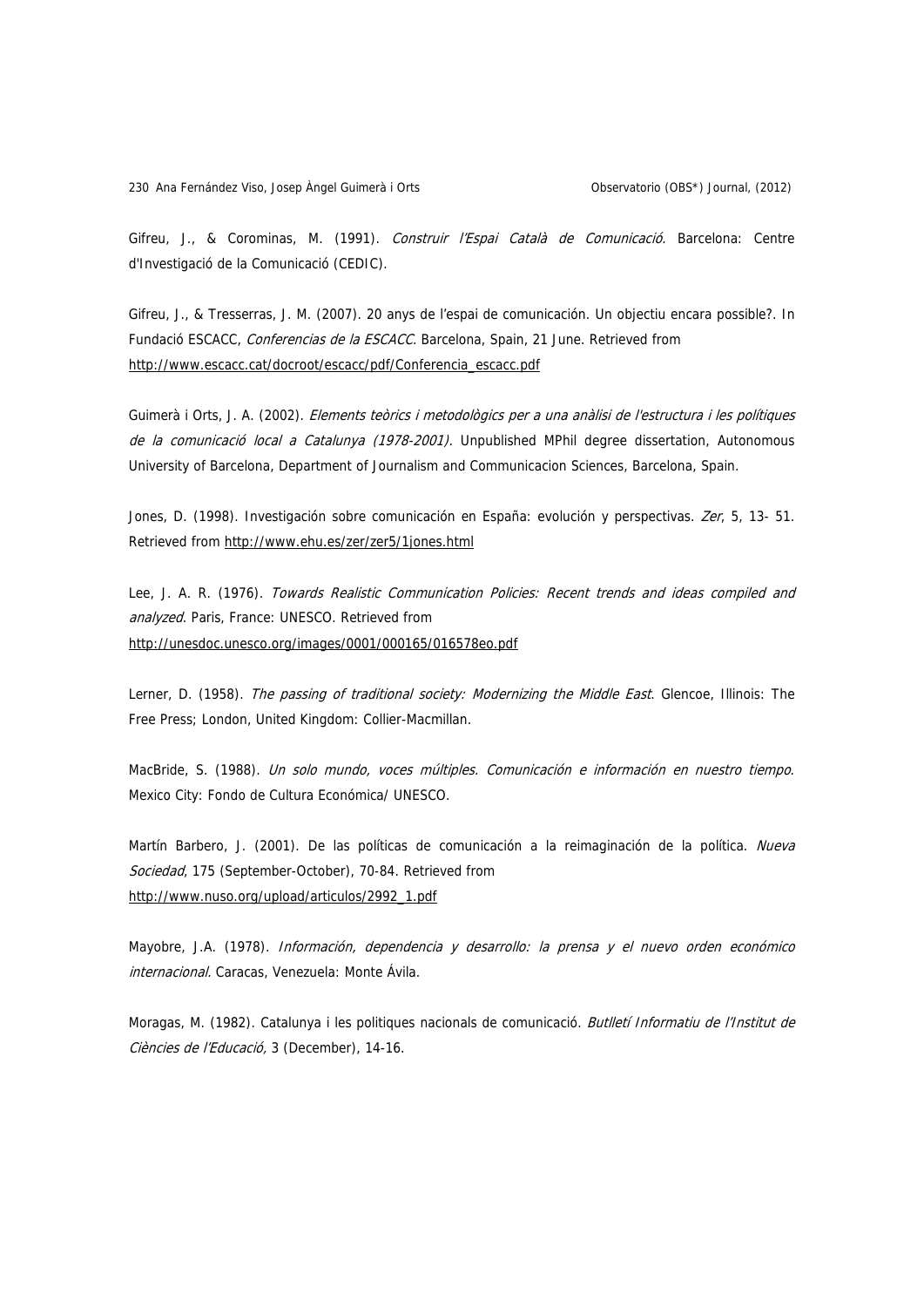Moragas, M. (1983). Pròleg. In J. Gifreu, Sistema i polítiques de la comunicació a Catalunya (Premsa, ràdio, televisió i cinema, 1970-1980) (pp. xi-xv). Barcelona, Spain: L'Avenç.

Moragas, M. (1986). Catalunya i el nou ordre mundial de la comunicación. Revista de Catalunya, 2 (November), 22-33.

Moragas, M. (2005). El Informe MacBride: la huella en Cataluña. Quaderns del CAC, 21 (January-April), 83-85. Retrieved from [http://www.cac.cat/pfw\\_files/cma/recerca/quaderns\\_cac/Q21moragas\\_ES.pdf](http://www.cac.cat/pfw_files/cma/recerca/quaderns_cac/Q21moragas_ES.pdf)

Moragas, M. (2008). Communication and Cultural Policies of Non-State Nations: The Experience of Catalonia. In I. Fernández Alonso & M. Moragas (Eds.), Communication and Cultural Policies in Europe (pp. 272-290). Barcelona, Spain: Generalitat de Catalunya.

Moragas, M., & Corominas, M. (2000). Presentació. In M. Corominas & M. Moragas (Eds.), Informe de la comunicación a Catalunya 2000 (pp. 6-8). Bellaterra, Spain: Instituto de la Comunicación de la Universidad Autónoma de Barcelona.

Motta, L. G., & Silva, U. (1982). Crítica a las políticas de comunicación: entre el Estado, la empresa y el pueblo. Comunicación y Cultura, 7, 11-28.

Muraro, H. (1989). Dictadura y transición a la democracia: Argentina, 1973-1986. In E. Fox (Ed.), Medios de comunicación y política en América Latina. La lucha por la democracia (pp. 146-157). Barcelona, Spain: Gustavo Gili.

Pasquali, A. (1964). Comunicación y cultura de masas: la masificación de la cultura por medios audiovisuales en las regiones subdesarrolladas. Estudio sociológico y comunicacional. Caracas, Venezuela: Universidad Central de Venezuela.

Pasquali, A. (1967). El aparato singular: análisis de un día de T.V. en Caracas. Caracas, Venezuela: Universidad Central de Venezuela.

Pasquali, A. (1978). Comprender la comunicación. Caracas, Venezuela: Monte Ávila.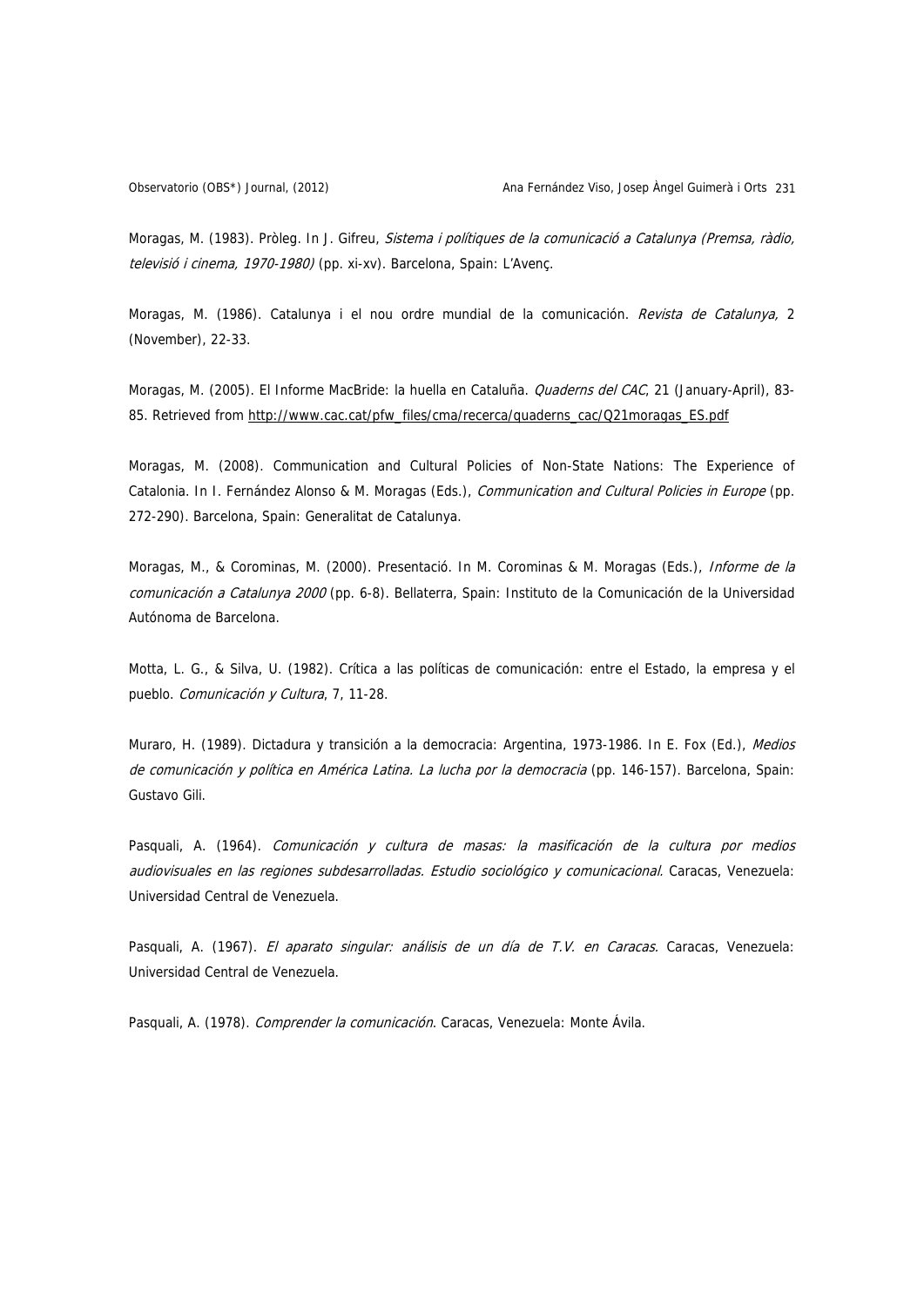232 Ana Fernández Viso, Josep Àngel Guimerà i Orts Observatorio (OBS\*) Journal, (2012)

Pasquali, A. (1992). Shifting the debate: from the academic world to the real world. Media Development, 39, 2, 5-8.

Pye, L. (1969). Evolución política y comunicación de masas. Buenos Aires, Argentina: Troquel.

Quirós, F., & Segovia, A. (1996). La conferencia de San José de Costa Rica (1976). CIC: Cuadernos de Información y Comunicación, 2, 63-80. Retrieved from <http://www.ucm.es/BUCM/revistas/inf/11357991/Digital/CIYC02.pdf>

Raboy, M., & Padovani, C. (2010). Mapping Global Media Policy: Concepts, Frameworks, Methods. Communication, Culture & Critique, 3, 150-169.

Reyes Matta, F. (Ed.) (1977). La información en el nuevo orden internacional. Mexico City: ILET.

Rogers, E. (1962). *Diffusion of innovations*. New York, United States: Free Press of Glencoe.

Roncagliolo, R. (1985). Information and transnational culture: directions for policy research. Media, Culture & Society, 7, 3, 369-383.

Schenkel, P. (1981). Políticas Nacionales de Comunicación. Introducción. In P. Schenkel et al., Políticas Nacionales de Comunicación (pp. 15-117). Quito, Equator: CIESPAL.

Schiller, H. (1975). The appearance of National Communication Policies: A New Arena for Social Struggle. Gazette, 21, 2, 82-94.

Schramm, W. (1964). Mass Media and National Development: The Role of Information in the Developing Countries. Stanford, United States: Stanford University Press; Paris, France: UNESCO.

Sel, S. (Coord.) (2010). Políticas de comunicación en el capitalismo contemporáneo. América Latina y sus encrucijadas. Buenos Aires, Argentina: CLACSO. Retrieved from <http://bibliotecavirtual.clacso.org.ar/ar/libros/grupos/selcom.pdf>